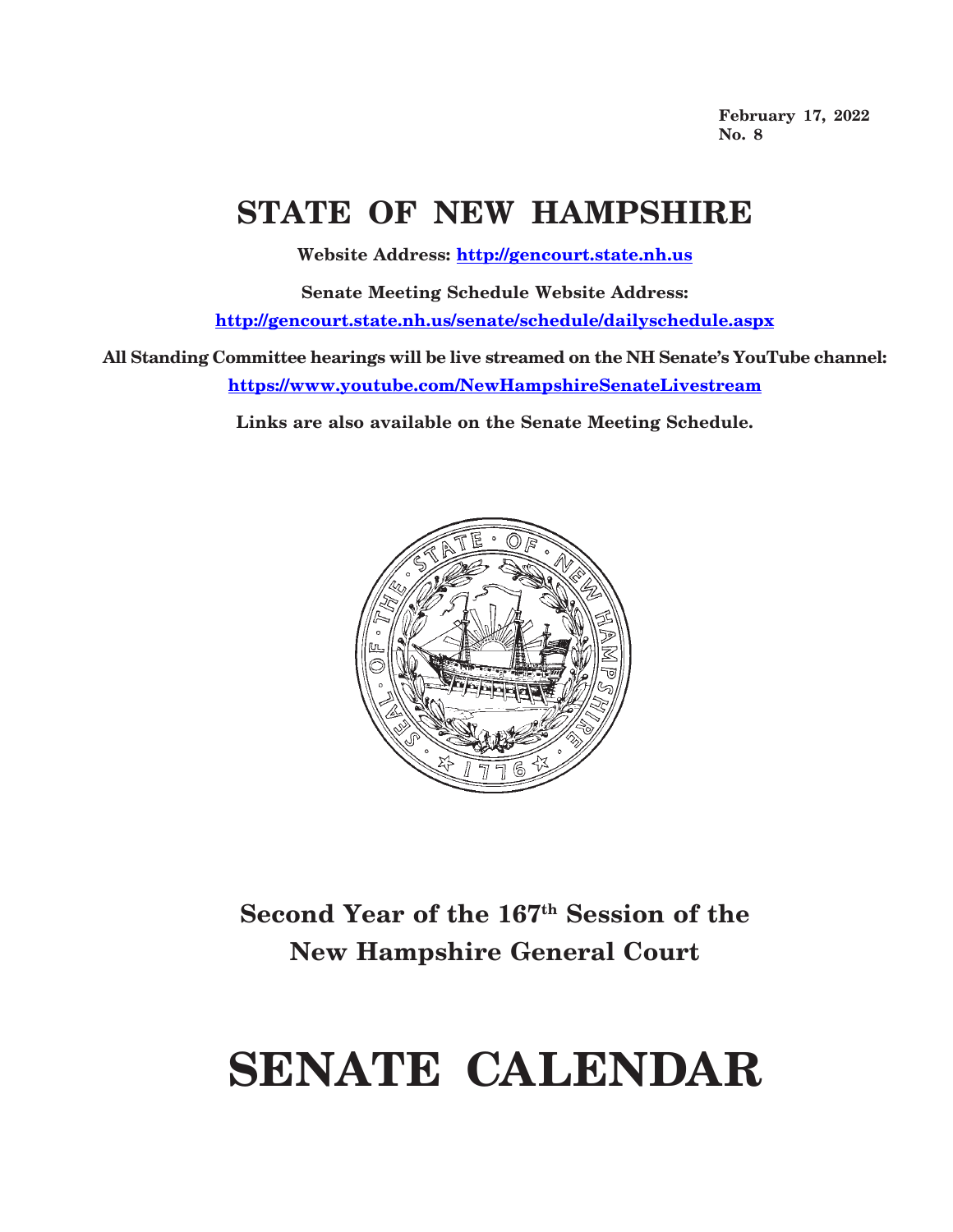### **THE SENATE WILL MEET IN SESSION ON THURSDAY, FEBRUARY 24, 2022 AT 10:00 A.M. IN REPRESENTATIVES' HALL**

**The Senate Session on Thursday, February 24, 2022, in Representatives' Hall will be live streamed at the following link:**

[Senate Session \(02/24/2022\) - YouTube](https://www.youtube.com/watch?v=_r51s9Js0DA)

**Please note, this link will not be live until the Senate Session on Thursday, February 24, 2022 at 10:00 a.m.**

## **LAID ON THE TABLE**

**SB 70-FN,** relative to insurance coverage for emergency behavioral health services for children and young adults.**01/05/2022, Pending Motion Interim Study, Commerce, SJ 1**

**SB 227-FN,** relative to death benefits for first responders who die from suicide.**02/03/2022, Pending Motion Ought to Pass with Amendment #2022-0454s, Executive Departments and Administration, SJ 2**

**SB 253,** apportioning state senate districts.**02/16/2022, Pending Motion Interim Study, Election Law and Municipal Affairs, SJ 3**

**SB 280,** relative to meetings of the state health assessment and health improvement plan advisory council and the therapeutic cannabis medical oversight board.**02/03/2022, Pending Motion Interim Study, Health and Human Services, SJ 2**

**SB 315-LOCAL,** directing that a portion of revenue distributions from the meals and rooms municipal revenue fund be used by municipalities to reduce the local property tax rate.**02/03/2022, Pending Motion Inexpedient to Legislate, Ways and Means, SJ 2**

**SB 384-FN,** requiring notice of the hands-free law at the point of sale for cell phones.**02/16/2022, Pending Motion Interim Study, Commerce, SJ 3**

**SB 436-FN,** relative to access to abortion care.**02/03/2022, No Pending Motion, Judiciary, SJ 2**

## **CONSENT CALENDAR REPORTS**

### **ELECTION LAW AND MUNICIPAL AFFAIRS**

**SB 245**, establishing a committee to study agreements between developers and municipalities on municipal trash removal fees paid by condominium owners and renters.

Ought to Pass, Vote 5-0.

Senator Soucy for the committee.

This bill will establish a committee to study agreements between developers of condominium units and municipalities regarding municipal trash removal fees. In many circumstances unit owners have to pay for private trash pickup while at the same time that service is included in their property taxes. The goal of this study committee will be to examine these agreements and determine why fees are paid for services not rendered.

**SB 247**, relative to broadband infrastructure bonds.

Interim Study, Vote 5-0.

Senator Soucy for the committee.

This bill would have authorized municipalities or counties to issue bonds for the financing of broadband improvements. Permitting these bond issues may put at risk the substantial investment that has been made for New Hampshire citizens who were unserved and those that still are. The committee believes that New Hampshire should continue on the course of providing broadband access to those who have no service.

**SB 325**, relative to local organization for emergency management and first responders.

Ought to Pass with Amendment, Vote 5-0.

Senator Birdsell for the committee.

This bill as amended defines the emergency personnel included in a local organization for emergency management. In the event of an emergency, statewide or local, it is important for the Department of Safety and Homeland Security and Emergency Management to recognize and identify those groups of citizens that are first responders. This legislation will clarify who is prepared to respond when called upon by the Emergency Management team.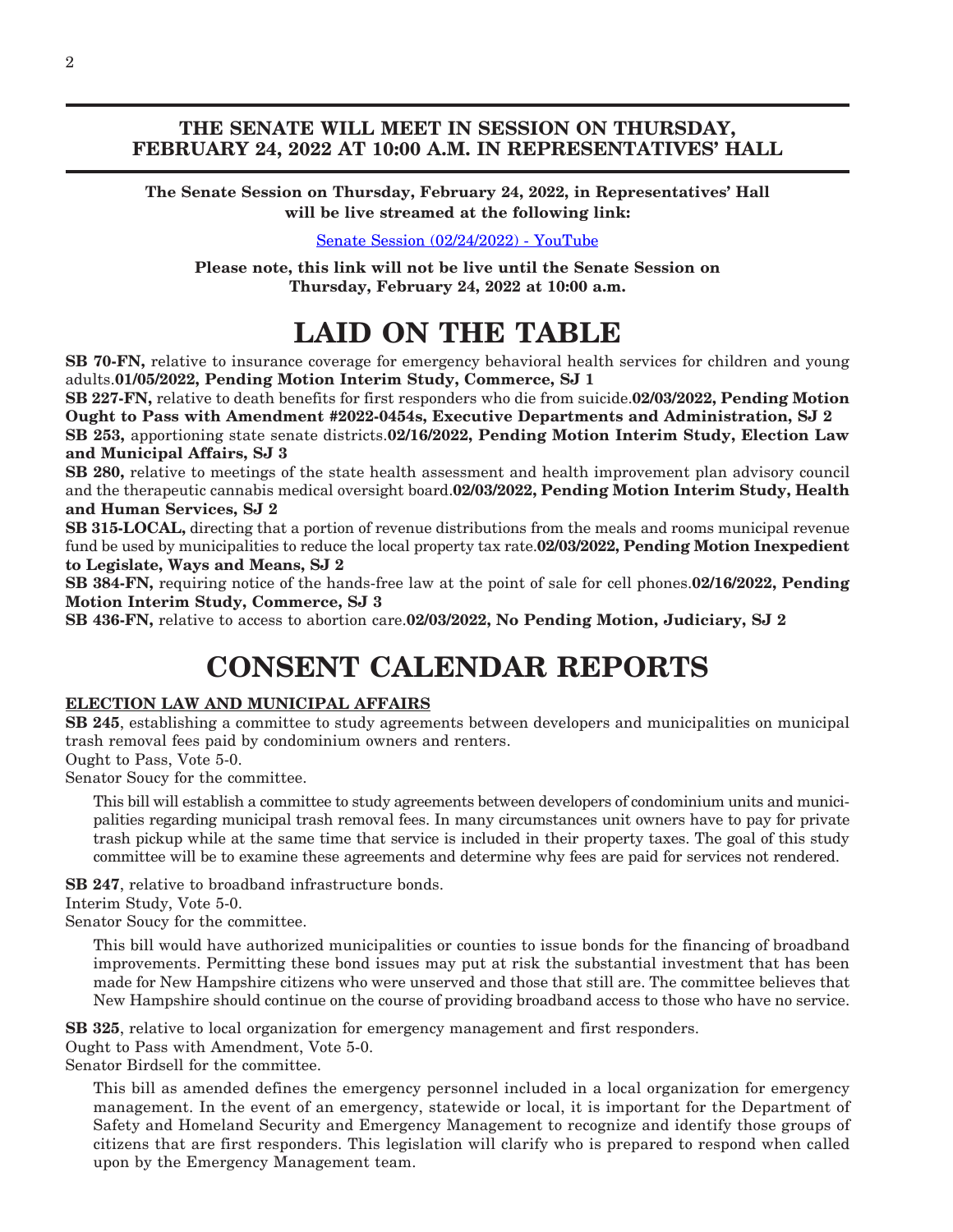## **REGULAR CALENDAR REPORTS**

### **EDUCATION**

**SB 410**, relative to school district transparency. Ought to Pass with Amendment, Vote 5-0. Senator Ward for the committee. **SB 421**, relative to dual and concurrent enrollment for career and technical education center students. Ought to Pass, Vote 4-1. Senator Kahn for the committee. **SB 426-FN**, relative to the adequate education grants for fiscal year 2023. Inexpedient to Legislate, Vote 3-2. Senator Ward for the committee.

### **ELECTION LAW AND MUNICIPAL AFFAIRS**

**CACR 36**, residency for the purpose of voting. Providing that only residents of the state may vote in elections. Ought to Pass with Amendment, Vote 3-2. Senator Birdsell for the committee. **SB 244**, relative to non-conforming structures and variances. Interim Study, Vote 4-1. Senator Gray for the committee. **SB 246**, relative to qualified private communities. Ought to Pass with Amendment, Vote 3-2. Senator Birdsell for the committee. **SB 250**, enabling municipalities to adopt a tax credit for qualified private community property owners. Interim Study, Vote 4-1. Senator Ward for the committee. **SB 252**, relative to information on property tax bills. Inexpedient to Legislate, Vote 3-2. Senator Ward for the committee. **SB 255**, establishing redistricting criteria. Interim Study, Vote 3-2. Senator Gray for the committee. **SB 328**, relative to the date of the state primary election. Pending Motion: Ought to Pass with Amendment, SJ 3. Senator Gray. **ENERGY AND NATURAL RESOURCES SB 259**, relative to the definition of "municipal host" for purposes of limited electrical energy producers. Ought to Pass with Amendment, Vote 3-0.

Senator Avard for the committee.

**SB 269-FN**, relative to the New Hampshire weatherization program.

Ought to Pass with Amendment, Vote 3-0.

Senator Avard for the committee.

**SB 370-FN**, allowing the university system and community college system to be municipal host electric customer generators.

Interim Study, Vote 3-0.

Senator Watters for the committee.

### **HEALTH AND HUMAN SERVICES**

**SB 419-FN**, relative to public health networks. Ought to Pass with Amendment, Vote 3-0. Senator Whitley for the committee.

### **JUDICIARY**

**SB 298**, repealing the law relative to certain discrimination in public workplaces and education. Inexpedient to Legislate, Vote 3-2. Senator French for the committee. **SB 304**, relative to discrimination in public workplaces and education. Inexpedient to Legislate, Vote 3-2. Senator Gannon for the committee.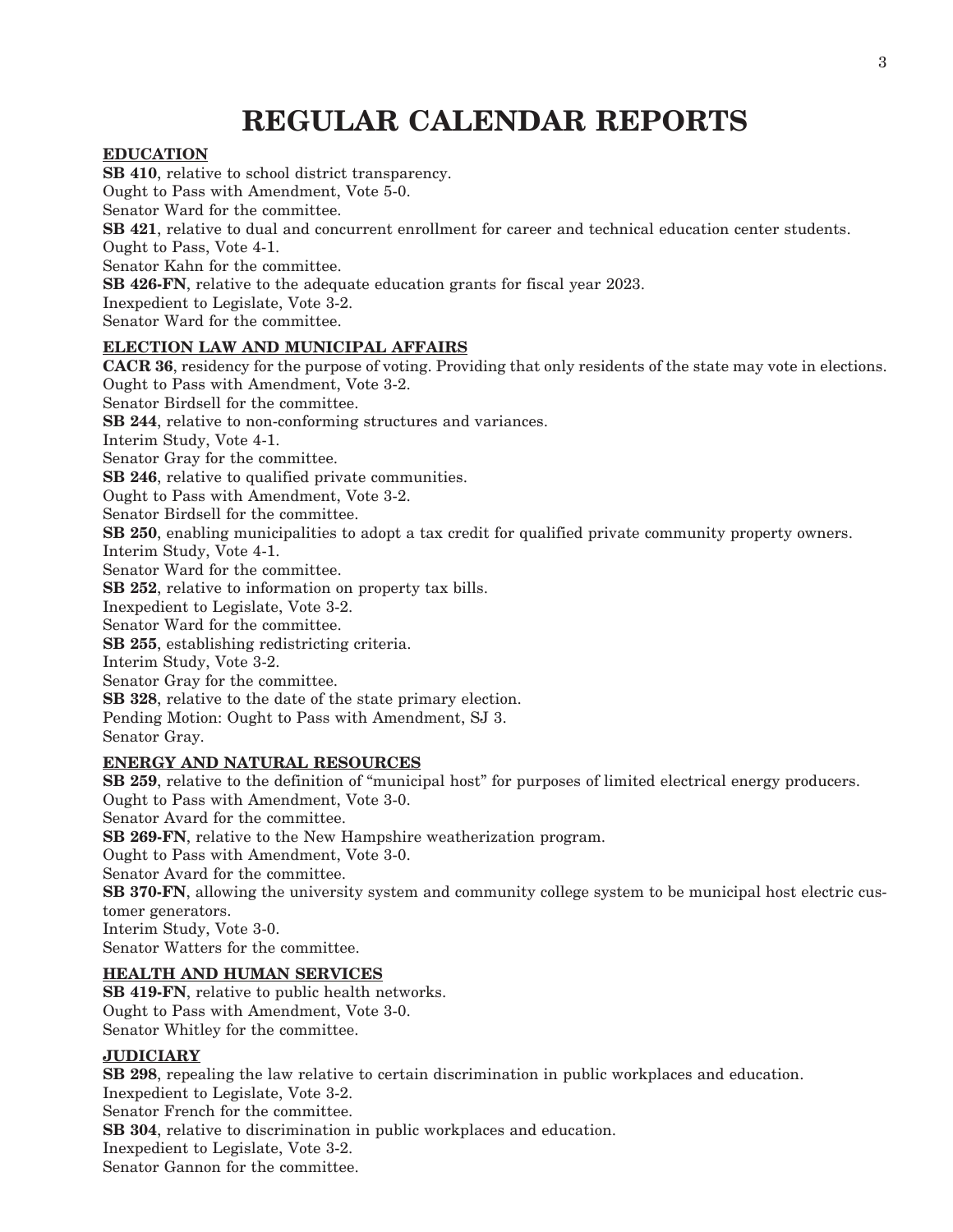**SB 322**, relative to remote meetings under the right-to-know law. Interim Study, Vote 3-2. Senator French for the committee. **SB 344**, relative to the quorum requirements under the right to know law of meetings open to the public. Interim Study, Vote 3-2. Senator Gannon for the committee. **SB 375-FN**, relative to requirements for charitable organizations. Ought to Pass with Amendment, Vote 4-1. Senator Gannon for the committee. **SB 377-FN**, relative to the diagnosis of post-traumatic stress disorder in state troopers. Ought to Pass with Amendment, Vote 4-1. Senator Carson for the committee.

### **AMENDMENTS**

Election Law and Municipal Affairs February 14, 2022 2022-0701s 08/10

#### Amendment to CACR 36

Amend the resolution by replacing all after the resolving clause with the following:

I. That article 11 of the first part of the constitution be amended to read as follows:

[Art.] 11. [Elections and Elective Franchises.] All elections are to be free, and [every inhabitant of the state of] *only a person who is a citizen of the United States and a citizen of the state of New Hampshire, and* 18 years of age and upwards shall have an equal right to vote in any election. [Every person] *A person who is a United States citizen* shall be considered [an inhabitant] *a citizen of the state of New Hampshire only if that person is domiciled in and has primary residence in a town, ward, or unincorporated place in New Hampshire and shall vote only in that town, ward, or unincorporated place* [for the purposes of voting in the town, ward, or unincorporated place where he has his domicile]. No person shall have the right to vote under the constitution of this state who has been convicted of treason, bribery or any willful violation of the election laws of this state or of the United States; but the supreme court may, on notice to the attorney general, restore the privilege to vote to any person who may have forfeited it by conviction of such offenses. The general court shall provide by law for voting by qualified voters who at the time of the biennial or state elections, or of the primary elections therefor, or of city elections, or of town elections by official ballot, are absent from the city or town of which they are inhabitants, or who by reason of physical disability are unable to vote in person, in the choice of any officer or officers to be elected or upon any question submitted at such election. Voting registration and polling places shall be easily accessible to all persons including disabled and elderly persons who are otherwise qualified to vote in the choice of any officer or officers to be elected or upon any question submitted at such election. The right to vote shall not be denied to any person because of the non payment of any tax. Every inhabitant of the state, having the proper qualifications, has equal right to be elected into office."

 II. That the above amendment proposed to the constitution be submitted to the qualified voters of the state at the state general election to be held in November, 2022.

 III. That the selectmen of all towns, cities, wards and places in the state are directed to insert in their warrants for the said 2022 election an article to the following effect: To decide whether the amendments of the constitution proposed by the 2022 session of the general court shall be approved.

IV. That the wording of the question put to the qualified voters shall be:

"Are you in favor of amending article 11 of the first part of the constitution to read as follows:

[Art.] 11. [Elections and Elective Franchises.] All elections are to be free, and only a person who is a citizen of the United States and a citizen of the state of New Hampshire, and 18 years of age and upwards shall have an equal right to vote in any election. A person who is a United States citizen shall be considered a citizen of the state of New Hampshire only if that person is domiciled in and has a primary residence in a town, ward,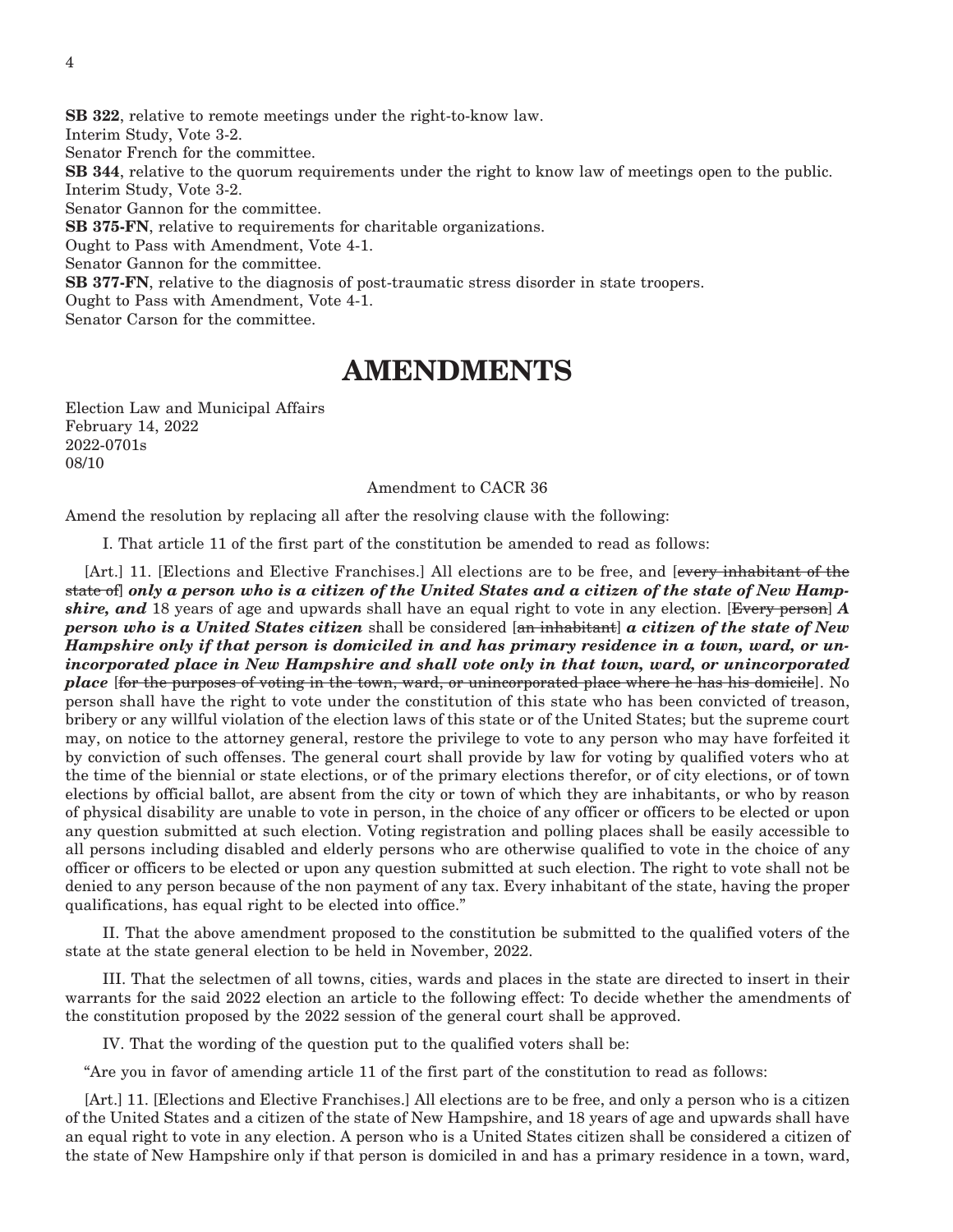or unincorporated place in New Hampshire and shall vote only in that town, ward, or unincorporated place. No person shall have the right to vote under the constitution of this state who has been convicted of treason, bribery or any willful violation of the election laws of this state or of the United States; but the supreme court may, on notice to the attorney general, restore the privilege to vote to any person who may have forfeited it by conviction of such offenses. The general court shall provide by law for voting by qualified voters who at the time of the biennial or state elections, or of the primary elections therefor, or of city elections, or of town elections by official ballot, are absent from the city or town of which they are inhabitants, or who by reason of physical disability are unable to vote in person, in the choice of any officer or officers to be elected or upon any question submitted at such election. Voting registration and polling places shall be easily accessible to all persons including disabled and elderly persons who are otherwise qualified to vote in the choice of any officer or officers to be elected or upon any question submitted at such election. The right to vote shall not be denied to any person because of the non payment of any tax. Every inhabitant of the state, having the proper qualifications, has equal right to be elected into office."

 V. That the secretary of state shall print the question to be submitted on a separate ballot or on the same ballot with other constitutional questions. The ballot containing the question shall include 2 squares next to the question allowing the voter to vote "Yes" or "No." If no cross is made in either of the squares, the ballot shall not be counted on the question. The outside of the ballot shall be the same as the regular official ballot except that the words "Questions Relating to Constitutional Amendments proposed by the 2022 General Court" shall be printed in bold type at the top of the ballot.

 VI. That if the proposed amendment is approved by 2/3 of those voting on the amendment, it becomes effective when the governor proclaims its adoption.

VII. Voters' Guide.

 AT THE PRESENT TIME, article 11 of the first part of the New Hampshire constitution provides that a voter must be domiciled in the state.

 IF THE AMENDMENT IS ADOPTED, a voter must be a citizen of the United States and a citizen of New Hampshire who is domiciled and whose primary place of residence is in the state and he or she may only vote in place he or she is domiciled.

2022-0701s

#### AMENDED ANALYSIS

This constitutional amendment concurrent resolution provides that voters in the state of New Hampshire must be citizens of the United States, citizens of New Hampshire, domiciled in the state, have their primary residence in the state, and vote only in the place where they are domiciled.

Election Law and Municipal Affairs February 14, 2022 2022-0700s 04/10

#### Amendment to SB 246

Amend the bill by replacing section 1 with the following:

1 New Chapter; Qualified Private Communities. Amend RSA by inserting after chapter 356-C the following new chapter:

### CHAPTER 356-D QUALIFIED PRIVATE COMMUNITIES

356-D:1 Definitions. In this chapter the following definitions shall apply:

 I. "Capital reserve fund" means a monetary fund setup for the purpose of accumulating cash reserves for future expenses related to capital assets in the qualified private community. "Capital reserve fund" shall not have the same meaning as in RSA 35.

 II. "Declarant" means any person who executes or proposes to execute the declaration associated with a qualified private community, or on whose behalf the declaration is executed or proposed to be executed.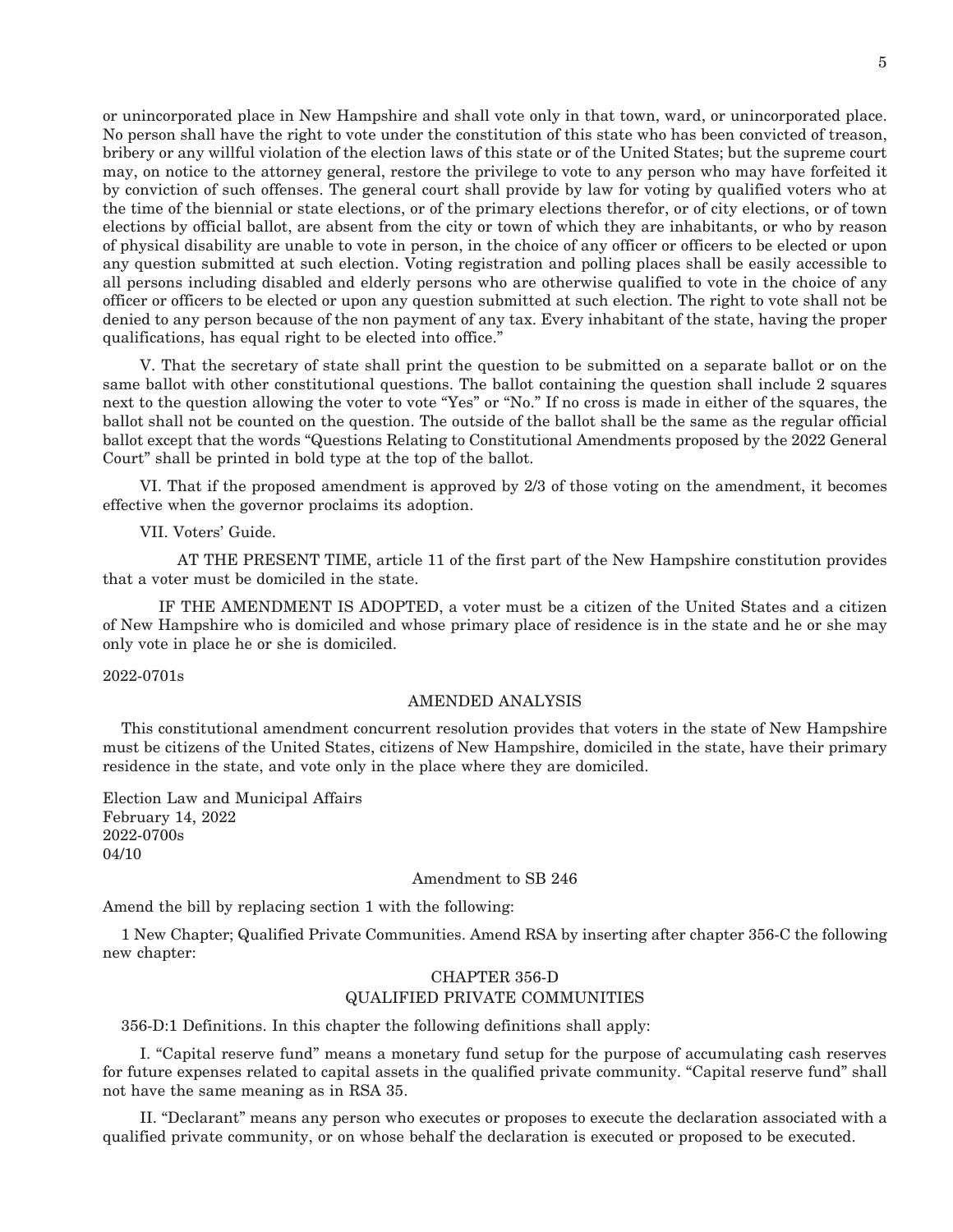III. "Qualified private community" means a residential condominium, cooperative, open space subdivision, or other community consisting of at least 4 units, the residents of which do not receive any tax abatement or tax exemption related to its construction, comprised of a community trust or other trust device, condominium association, homeowners' association, road association, or council of co-owners, wherein the cost of maintaining roads, streets, water, and sewer infrastructure and providing essential services is paid for by a not-for-profit entity consisting exclusively of unit owners within the community. "Qualified private community" shall not include:

 (a) Any apartment building or garden apartment complex owned by an individual or entity that receives monthly rental payments from tenants who occupy the premises.

(b) Any proprietary campground facility.

 (c) Any community where title to land does not convey with improvements, except a residential condominium or cooperative.

356-D:2 Qualified Private Community; Requirements.

 I. No city or town shall approve plans for a qualified private community unless the declarant agrees to at least one of the following requirements for such qualified private community:

 (a) The declarant will establish a capital reserve fund of no less than 50 percent of the cost to replace all roadways within the qualified private community, based on the cost estimate as described in paragraph II.

 (b) The declarant will build all roadways to the design standards for public ways for the municipality that is approving the project.

 II. The declarant shall submit a written estimate of the cost to replace the roadways in the qualified private community for approval by the city or town. The estimate shall be based on the projected cost to replace the roads on the projected completion date of the project. This estimate may be updated from time to time until completion of the project.

 III. The capital reserve fund shall be held in escrow until the qualified private community is complete, the unit owners have control of the community trust or other trust device, condominium association, homeowners' association, or council of co-owners and the declarant has relinquished interest in the qualified private community.

Energy and Natural Resources February 15, 2022 2022-0723s 12/04

Amendment to SB 259

Amend the bill by replacing section 1 with the following:

1 Limited Electrical Energy Producers Act; Definitions. Amend RSA 362-A:1-a, II-c to read as follows:

 II-c. "Municipal host" means a customer generator with a total peak generating capacity of greater than one megawatt and less than 5 megawatts used to offset the electricity requirements of a group consisting exclusively of one or more customers who are political subdivisions, provided that all customers are located within the same utility franchise service territory. A municipal host shall be located in the same municipality as all group members if the facility began operation after January 1, 2021. A municipal host may be owned by either a public or private entity. For this definition, "political subdivision" means *the state of New Hampshire or* any city, town, county, school district, chartered public school, village district, school administrative unit, *housing authority, or quasi-public entity, the Pease development authority,* or any district or entity created for a special purpose administered or funded by any of the above-named governmental units.

2022-0723s

#### AMENDED ANALYSIS

This bill amends the definition of "political subdivision," as used in the definition of a "municipal host."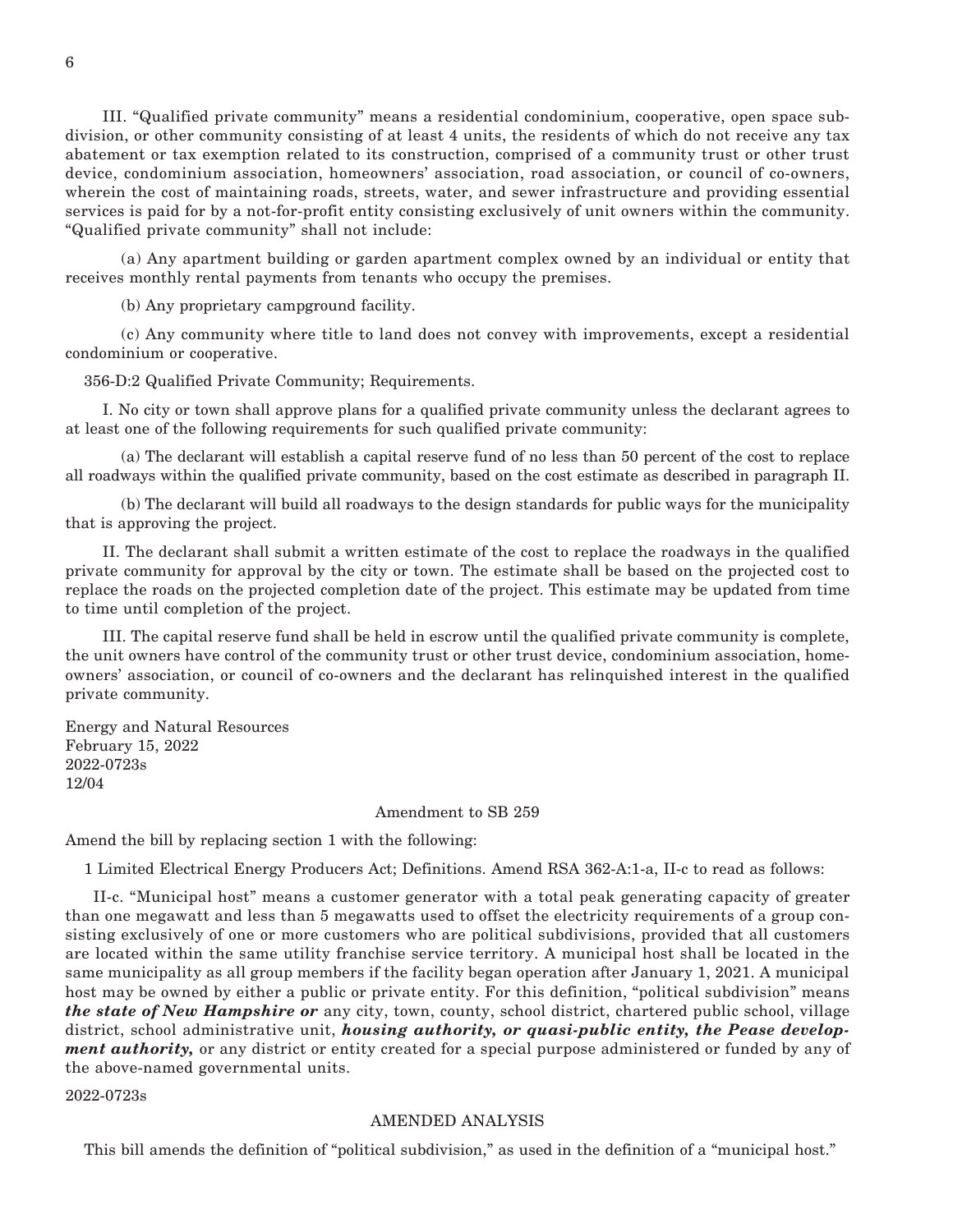Energy and Natural Resources February 15, 2022 2022-0720s 07/05

Amendment to SB 269-FN

Amend the title of the bill by replacing it with the following:

AN ACT establishing a commission to study energy saving weatherization programs.

Amend the bill by replacing all after the enacting clause with the following:

1 Declaration of Purpose. Participation and administration of the New Hampshire weatherization and energy efficiency programs, as authorized for funding by the New Hampshire legislature for programs approved by the public utilities commission and as administered by the utility companies of New Hampshire, is essential for the growing number of elders caring for a third generation while living on social security. The energy weatherization program serves us all as citizens of New Hampshire. We build strength by standing together and, with these programs, we will raise our next generation with the proper tools to maintain our way of life.

2 New Section; Commission to Study Energy Saving Weatherization Programs Established. Amend RSA 12-P by inserting after section 7-b the following new section:

12-P:7-c Commission to Study Energy Saving Weatherization Programs Established.

I. The commission duties shall be as follows:

 (a) The commission shall identify policy and funding opportunities to support weatherization of buildings heated with fuels including, but not limited to, electricity, natural gas, oil, propane, kerosene and wood, including, but not limited to, the following avenues:

(1) Policy direction to further prioritize weatherization within the existing NHSaves programs;

 (2) Research to explore expanding the fiscal participation of propane and oil users in New Hampshire in the same manner as electric and natural gas; and

(3) Use of other funding sources such as grant funds.

 (b) The commission shall also explore the fiscal feasibility of double or triple pane replacement of windows, insulated doors, and water heaters in residential duplexes, quadplexes, and multi-residential buildings with units falling under the definition of workforce housing in RSA 674:58, IV.

II.(a) The commission shall be comprised of the following members:

(1) One member of the senate, appointed by the senate president;

 (2) Three members of the house of representatives, appointed by the speaker of the house of representatives;

 (3) One representative each from an electric provider, a natural gas provider, a propane supplier and an oil supplier, appointed by the governor;

(4) One representative from Clean Energy NH, appointed by such organization;

 (5) One representative from the New Hampshire Home Builders Association, appointed by such organization;

 (6) One New Hampshire representative from the Association of Builders and Contractors of New Hampshire and Vermont, appointed by such organization;

(7) The consumer advocate, or designee;

(8) One member of the New Hampshire Building Officials Association, appointed by such organization;

 (9) One member of the public employed in the weatherization and energy efficiency field, appointed by the governor;

 (10) One member of the public not employed in the construction nor weatherization or energy efficiency fields, appointed by the governor; and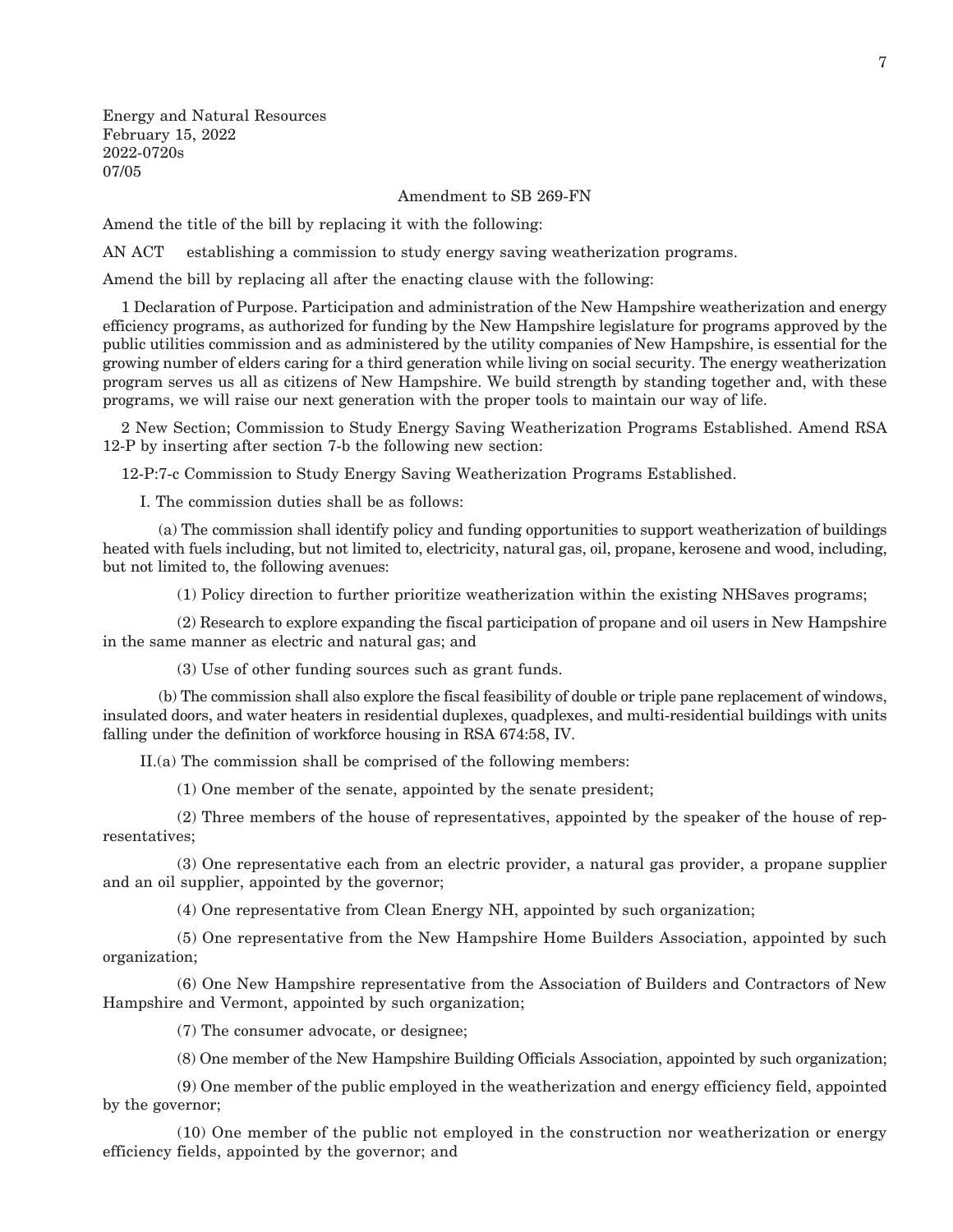(11) One member representing the New Hampshire Consumer Community Action Program, appointed by the governor.

 (b) Legislative members of the commission shall receive mileage at the legislative rate when attending to the duties of the commission.

 (c) The members of the commission shall elect a chairperson from among the members. The first meeting of the commission shall be called by the first-named senate member. The first meeting of the commission shall be held within 45 days of the effective date of this section. The commission shall meet at least monthly. Eight members of the commission shall constitute a quorum.

 III. The minutes of each meeting shall be provided to the governor, president of the senate, speaker of the house of representatives, and the commissioner of the department of energy within the first week of every month.

 IV. The commission shall provide any findings or solutions suitable for legislation no later than December 15, 2022.

3 Prospective Repeal. RSA 12-P:7-c, relative to the commission to study energy saving weatherization programs, is repealed.

4 Effective Date.

I. Section 3 of this act shall take effect December 16, 2022.

II. The remainder of this act shall take effect upon its passage.

2022-0720s

#### AMENDED ANALYSIS

This bill establishes a commission to study methods of participation for maintaining an energy saving weatherization program to assist in lowering the overall energy consumption for New Hampshire families.

Election Law and Municipal Affairs February 14, 2022 2022-0705s 07/08

#### Amendment to SB 325

Amend the bill by replacing section 1 with the following:

1 Department of Safety; Homeland Security and Emergency Management; First Responders. Amend RSA 21-P:35 to read as follows:

21-P:35 Definitions. In this subdivision:

I. "Commissioner" means the commissioner of safety.

II. [Repealed.]

III. "Council" means the advisory council on emergency preparedness and security.

IV. "Director" means the director of the division of homeland security and emergency management.

 V. "Emergency management" means the preparation for and the carrying out of all emergency functions, including but not limited to emergency response*,* [and] training functions, *or the utilization of first responders, in order* to *prepare for,* prevent, minimize, and repair injury or damage resulting from the occurrence or threat of widespread or severe damage, injury, or loss of life or property resulting from any natural or human cause, including but not limited to fire, flood, earthquake, windstorm, wave actions, technological incidents, oil or chemical spill, or water contamination requiring emergency action to avert danger or damage, epidemic, air contamination, blight, drought, infestation, explosion, terrorist act, or riot.

 VI. "Local organization for emergency management" means an organization created in accordance with the provisions of this subdivision by state, county, or local authority to perform local emergency management functions*, which may direct the utilization of first responders*.

VII. "Political subdivision" means counties, cities, towns, and duly established village precincts.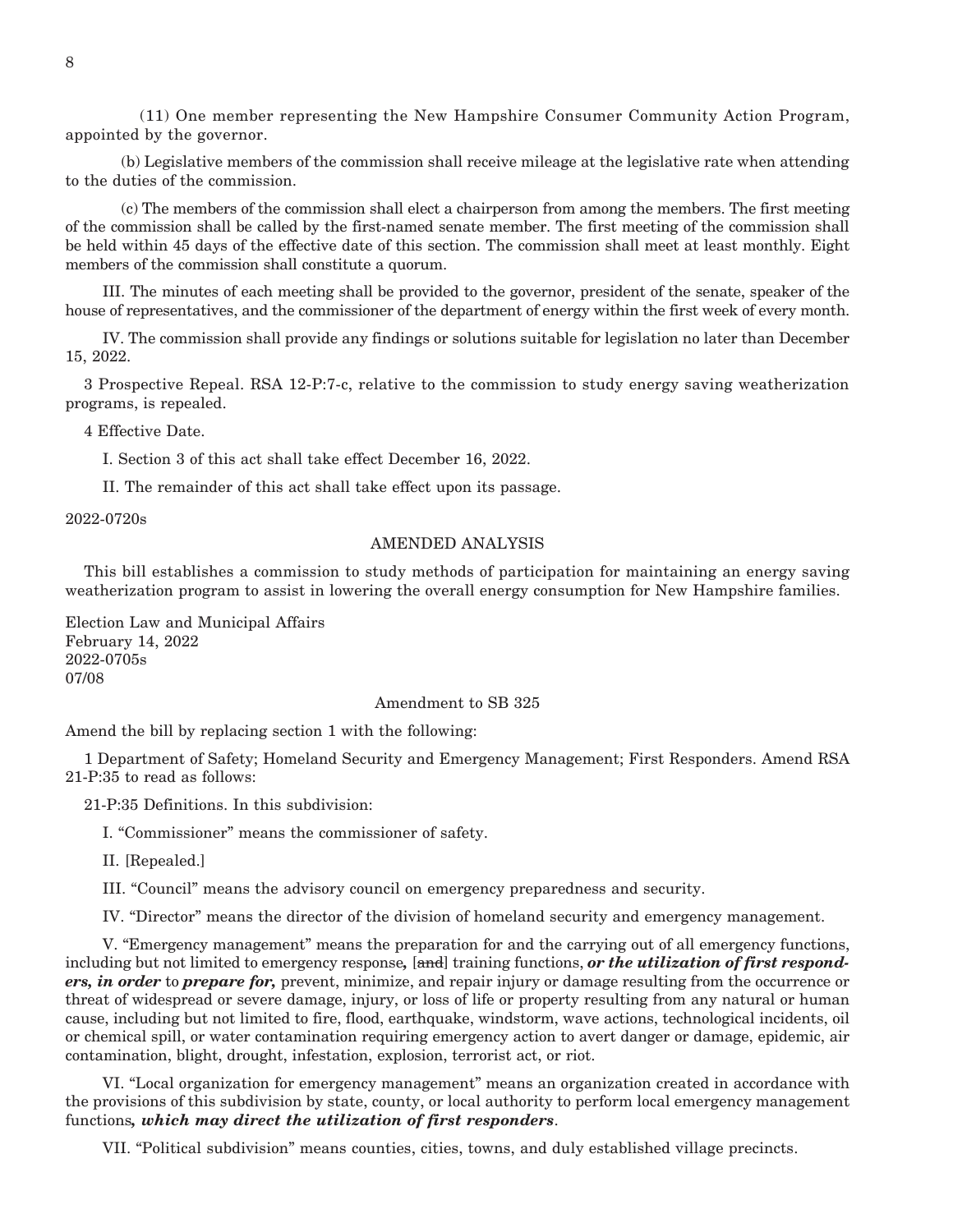VIII. "State of emergency" means that condition, situation, or set of circumstances deemed to be so extremely hazardous or dangerous to life or property that it is necessary and essential to invoke, require, or utilize extraordinary measures, actions, and procedures to lessen or mitigate possible harm.

 *IX. "First responders" means state, county, and local governmental and nongovernmental emergency public safety fire, law enforcement, public safety telecommunications or dispatcher, emergency response, emergency medical services providers including hospital emergency facilities, emergency management, public health, clinical care, public works, and other skilled support personnel, such as equipment operators, that provide immediate support services necessary to perform emergency management functions.*

2022-0705s

#### AMENDED ANALYSIS

This bill defines first responders and includes first responders in the definitions of emergency management and local organization for emergency management within the division of homeland security and emergency management.

Senate Judiciary February 10, 2022 2022-0672s 07/10

#### Amendment to SB 375-FN

Amend RSA 7:29-a as inserted by section 2 of the bill by inserting after paragraph III the following new paragraph:

 IV. Nothing in this section shall be construed to limit or restrict the powers, duties, remedies, or penalties available to the attorney general, the state of New Hampshire, or any private person under any other provision of statutory or common law.

Amend the bill by replacing all after section 2 with the following:

3 Reports by Trustees of Charitable Trusts; Threshold for Submitting Audited Financial Statements. Amend RSA 7:28, III-b to read as follows:

 III-b. Any charitable organization with revenue, gains, and other support of [\$1,000,000] *\$2,000,000* or more that is required to file an Internal Revenue Service Form 990 with the attorney general shall also submit the organization's latest audited financial statement prepared in accordance with generally accepted accounting principles.

4 Effective Date. This act shall take effect 60 days after its passage.

2022-0672s

#### AMENDED ANALYSIS

This bill:

I. Prohibits New Hampshire state agencies and officials from imposing filing or reporting requirements that are more stringent than those established in RSA 7:19 through RSA 7:32-l or other areas of statutory or common law.

II. Increases the amount of revenue, gains, and other support required of charitable organizations for the filing of additional audited statements to the attorney general to \$2,000,000.

Senate Judiciary February 10, 2022 2022-0670s 08/04

#### Amendment to SB 377-FN

Amend the title of the bill by replacing it with the following:

AN ACT relative to the eligibility of certain injuries of state troopers for workers' compensation.

Amend the bill by replacing section 1 with the following: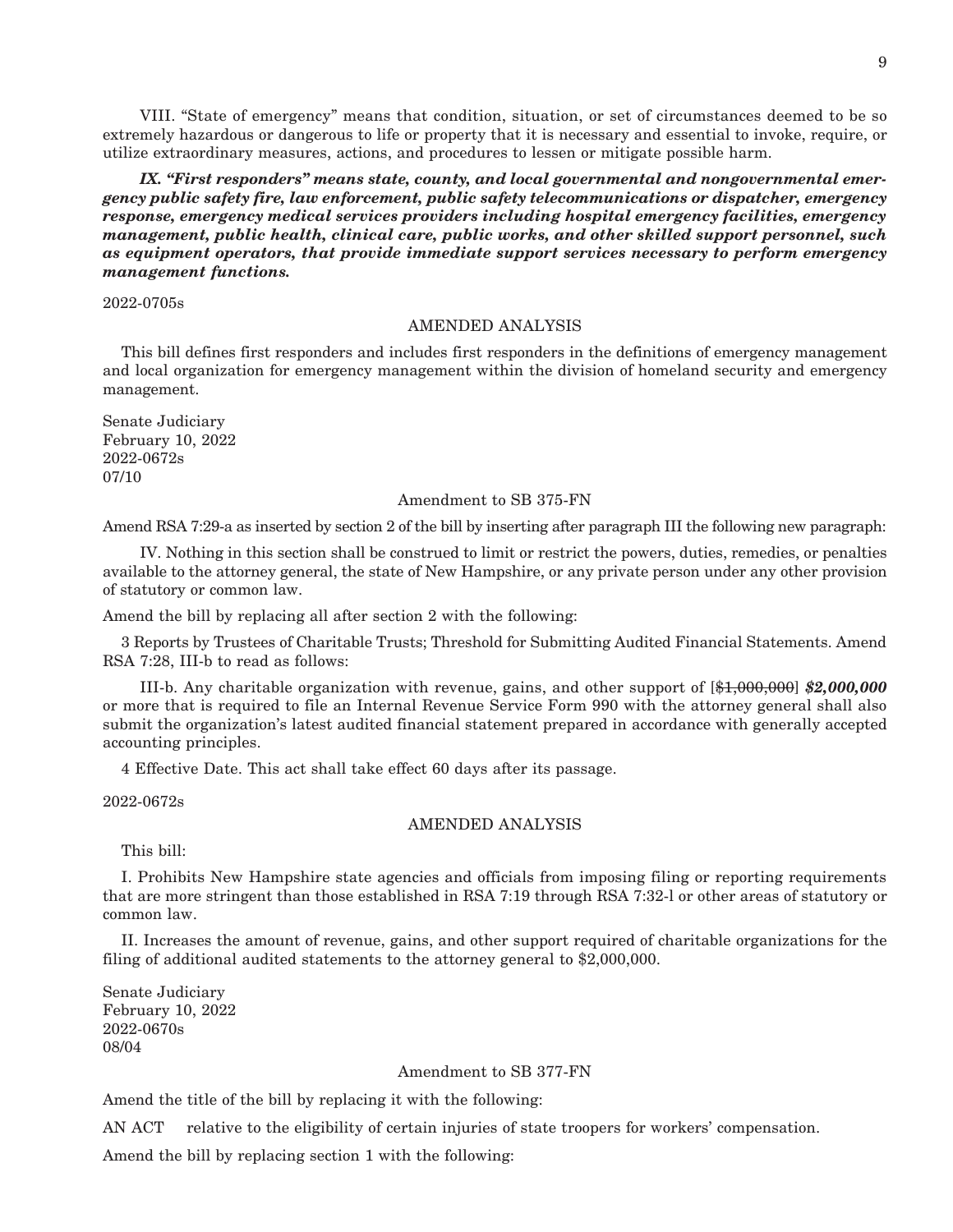1 New Section; State Troopers; Eligibility for Workers Compensation. Amend RSA 281-A by inserting after section 17-d the following new section:

281-A:17-e State Troopers; Eligibility for Workers Compensation. Notwithstanding RSA 281-A:2, there shall be a prima facie presumption that any injury sustained by a trooper operating a state police vehicle while wearing the uniform of the day is occupationally caused.

2022-0670s

#### AMENDED ANALYSIS

This bill creates a prima facie presumption that an injury that occurs while a state trooper is operating a state police vehicle in the performance of the trooper's official duties is occupationally caused.

Senate Education February 15, 2022 2022-0721s 10/05

#### Amendment to SB 410

Amend the title of the bill by replacing it with the following:

AN ACT relative to public comment periods at school district meetings and meetings of the state board of education.

Amend the bill by replacing all after the enacting clause with the following:

1 New Subdivision; School Board Public Comment Period. Amend RSA 189 by inserting after section 73 the following new subdivision:

#### School Board Public Comment Period

189:74 School Board Public Comment Period.

 I. School boards shall provide the opportunity for the public to comment on school district matters at a meeting of the school board held under RSA 91-A:2. The public comment period shall be for no less than 30 minutes. School boards may request that persons register in advance of the meeting, but may not require preregistration as a condition of participating in the public comment period. School boards may impose reasonable time limits for each speaker, provided such time limits are equal for all speakers. Nothing in this section shall restrict school boards from establishing other reasonable standards for the public comment period, provided such standards are imposed equally for all speakers. School boards may reasonably restrict public comments that disclose student personally-identifiable information, teacher personally-identifiable information, or other confidential or privileged information.

 II. The requirement that a school board shall provide the opportunity for the public to comment on school district matters at a meeting of the school board shall not apply to emergency meetings under RSA 91-A:2, II.

 III. The requirement that a school board shall provide the opportunity for the public to comment on school district matters at a meeting of the school board shall not apply when the sole purpose of the school board meeting is to enter non-public session under RSA 91-A:3.

2 New Section; State Board of Education; Public Comment Period. Amend RSA 21-N by inserting after section 10 the following new section:

21-N:10-a State Board of Education Public; Comment Period. The state board of education shall provide the opportunity for the public comment on educational matters at meetings of the state board. The public comment period shall be for no less than 30 minutes. The state board of education may request that persons register in advance of the meeting, but may not require pre-registration as a condition of participating in the public comment period. The state board of education may impose reasonable time limits for each speaker, provided such time limits are equal for all speakers. Nothing in this section shall restrict the state board of education from establishing other reasonable standards for the public comment period, provided such standards are imposed equally for all speakers. The state board of education may reasonably restrict public comments that disclose student personally-identifiable information, teacher personally-identifiable information, or other confidential or privileged information.

3 Effective Date. This act shall take effect 60 days after its passage.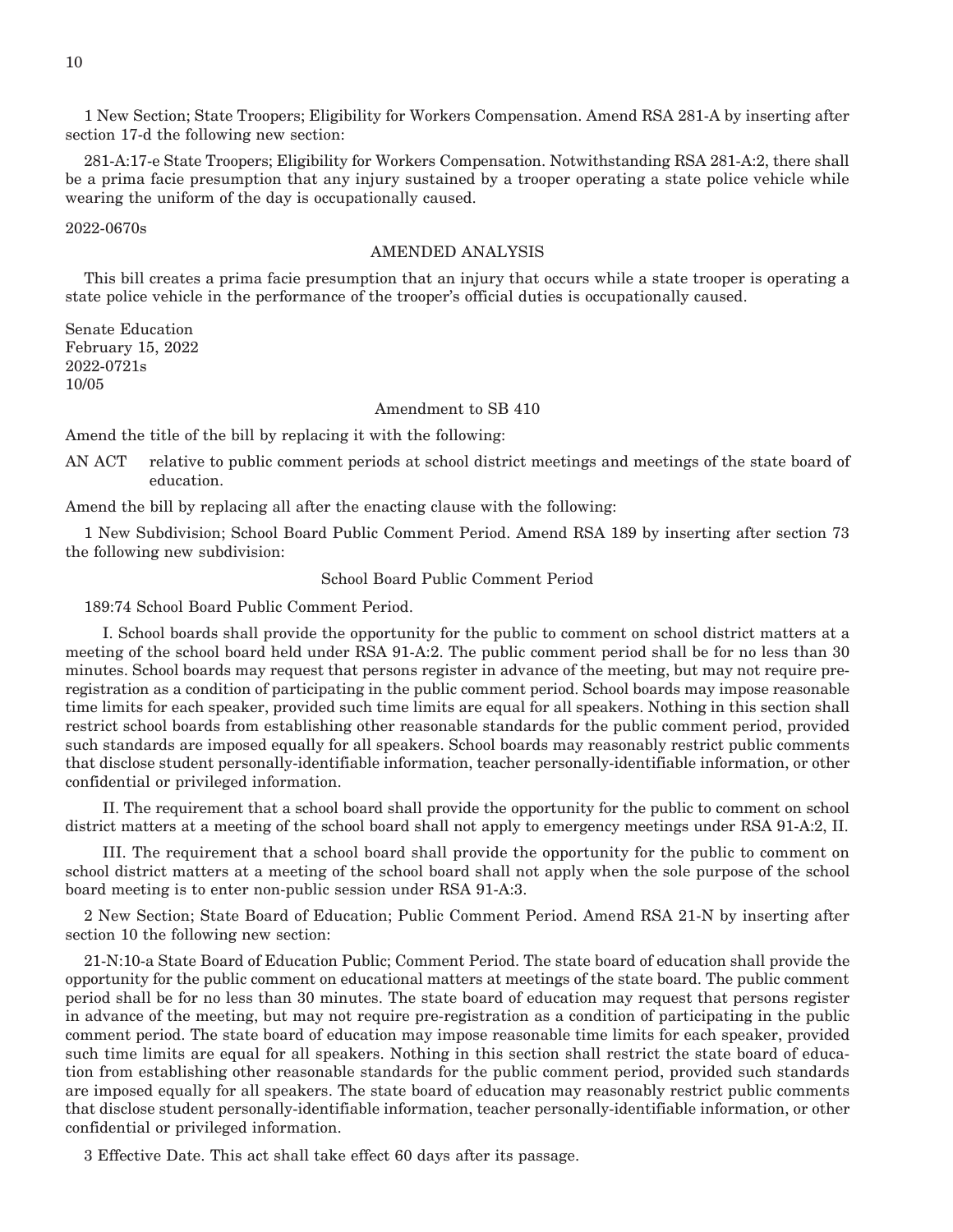2022-0721s

#### AMENDED ANALYSIS

This bill requires public comment periods at school board meetings and meetings of the state board of education.

Health and Human Services February 16, 2022 2022-0731s 05/04

#### Amendment to SB 419-FN

Amend the title of the bill by replacing it with the following:

AN ACT establishing a commission to study the delivery of public health services in New Hampshire through regional public health networks.

Amend the bill by replacing all after the enacting clause with the following:

1 New Section; District Departments of Health; Commission to Study the Delivery of Public Health Services Through Regional Public Health Networks Established. Amend RSA 127 by inserting after section 11 the following new section:

127:12 Commission Established.

 I. There is established a commission to study the delivery of public health services through regional public health networks and the continued development of coordinated responses to public health incidents and emergencies in New Hampshire.

II. The members of the commission shall be as follows:

(a) One member of the senate, appointed by the president of the senate.

(b) One member of the house of representatives, appointed by the speaker of the house of representatives.

 (c) One representative from each of the 13 regional public health networks (RPHNs), appointed by the director of each respective network.

 (d) The director of the division of public health of the department of health and human services, or designee.

(e) One member of the New Hampshire Public Health Association, appointed by the association.

 III. Legislative members of the commission shall receive mileage at the legislative rate when attending to the duties of the commission.

IV. The commission shall:

(a) Review the operations of the current 13 public health networks.

(b) Review regional public health priorities across the state.

 (c) Propose a plan for the provision and implementation of sustainable programs, practices, governance, and policies that are evidence-based to improve health outcomes across New Hampshire.

(d) Review management of public health emergencies at the state and local level.

 (e) Review the coordination of services among partners, including local public health officers, and propose a plan for optimizing these services.

 V. The commission may solicit information and participation from any person or entity determined necessary by the committee in the performance of its duties.

 VI. The members of the commission shall elect a chairperson from among the members. The first meeting of the commission shall be called by the senate member. The first meeting of the commission shall be held within 45 days of the effective date of this section. Four members of the commission shall constitute a quorum.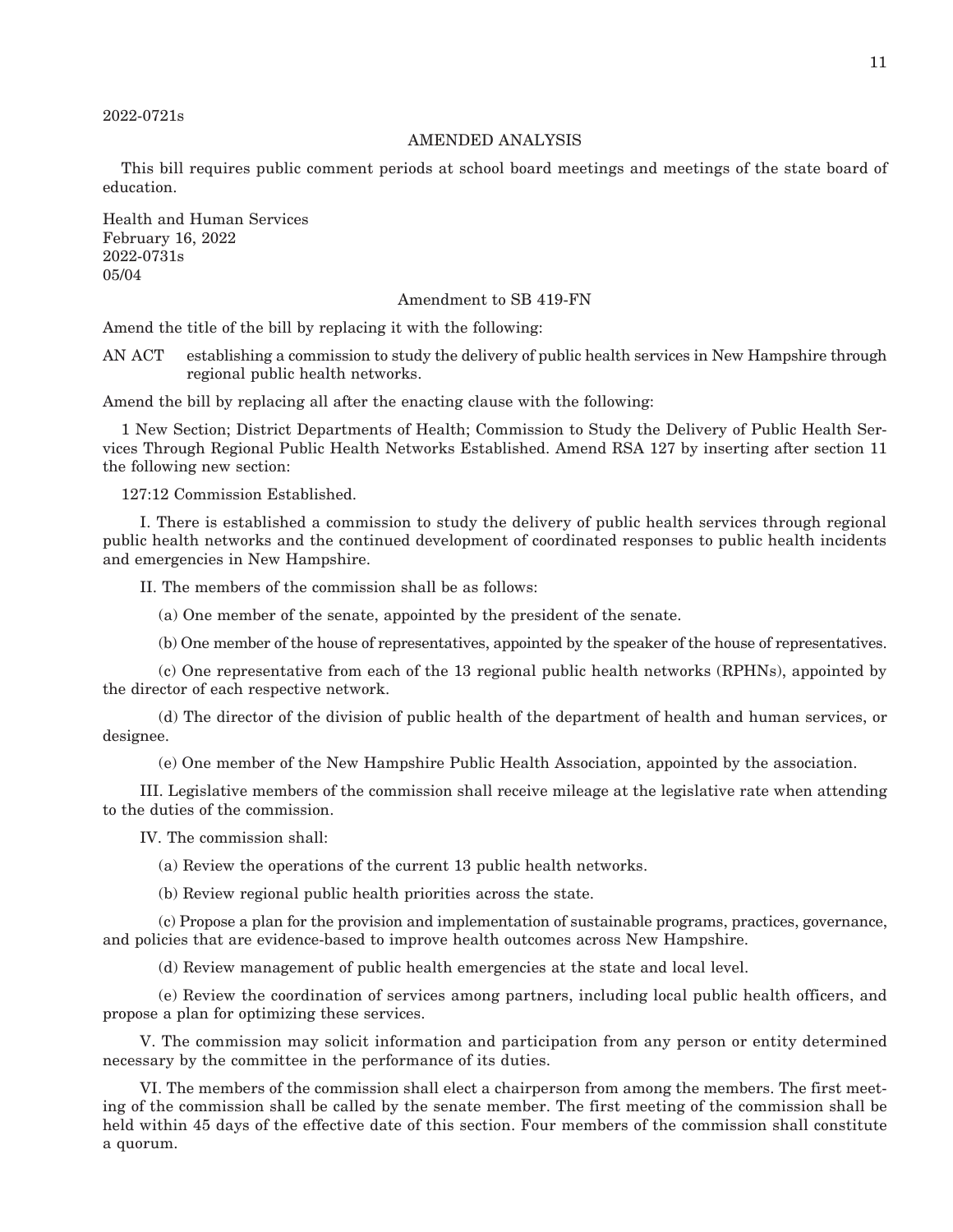VII. The commission shall report its findings and any recommendations for proposed legislation to the president of the senate, the speaker of the house of representatives, the senate clerk, the house clerk, the governor, and the state library on or before November 1, 2022.

2 Repeal. RSA 127:12, relative to a commission to study the delivery of public health services in New Hampshire through regional public health networks, is repealed.

3 Effective Date.

I. Section 2 of this act shall take effect November 1, 2022.

II. The remainder of this act shall take effect upon its passage.

2022-0731s

#### AMENDED ANALYSIS

This bill establishes a commission to study the delivery of public health services in New Hampshire through regional public health networks and continued development of coordinated responses to public health incidents and emergencies in New Hampshire.

## **HEARINGS**

**All Standing Committee hearings will be live streamed on the NH Senate's YouTube channel:**

**<https://www.youtube.com/NewHampshireSenateLivestream>**

**Links are also available on the Senate Meeting Schedule.**



### *TUESDAY, FEBRUARY 22, 2022*

**COMMERCE,** Room 100, SH

Sen. French (C), Sen. Gannon (VC), Sen. Bradley, Sen. Soucy, Sen. Cavanaugh

9:00 a.m. **EXECUTIVE SESSION ON PENDING LEGISLATION**

#### **ENERGY AND NATURAL RESOURCES,** Room 103, SH

Sen. Avard (C), Sen. Giuda (VC), Sen. Gray, Sen. Watters, Sen. Perkins Kwoka

9:00 a.m. **SB 262,** relative to customer generators of electric energy.

9:15 a.m. **SB 321,** relative to the purchase of output of limited electrical energy producers in intrastate commerce and including qualifying storage systems.

#### **EXECUTIVE SESSION MAY FOLLOW**

**FINANCE,** Room 103, SH

Sen. Daniels (C), Sen. Reagan (VC), Sen. Giuda, Sen. Hennessey, Sen. Morse, Sen. D'Allesandro, Sen. Rosenwald 2:00 p.m. **EXECUTIVE SESSION ON PENDING LEGISLATION**

#### **JUDICIARY,** Room 100, SH

Sen. Carson (C), Sen. Gannon (VC), Sen. French, Sen. Whitley, Sen. Kahn

1:00 p.m. **SB 456-FN-A,** establishing a law enforcement conduct review committee in the police standards and training council and making an appropriation therefor. **EXECUTIVE SESSION MAY FOLLOW**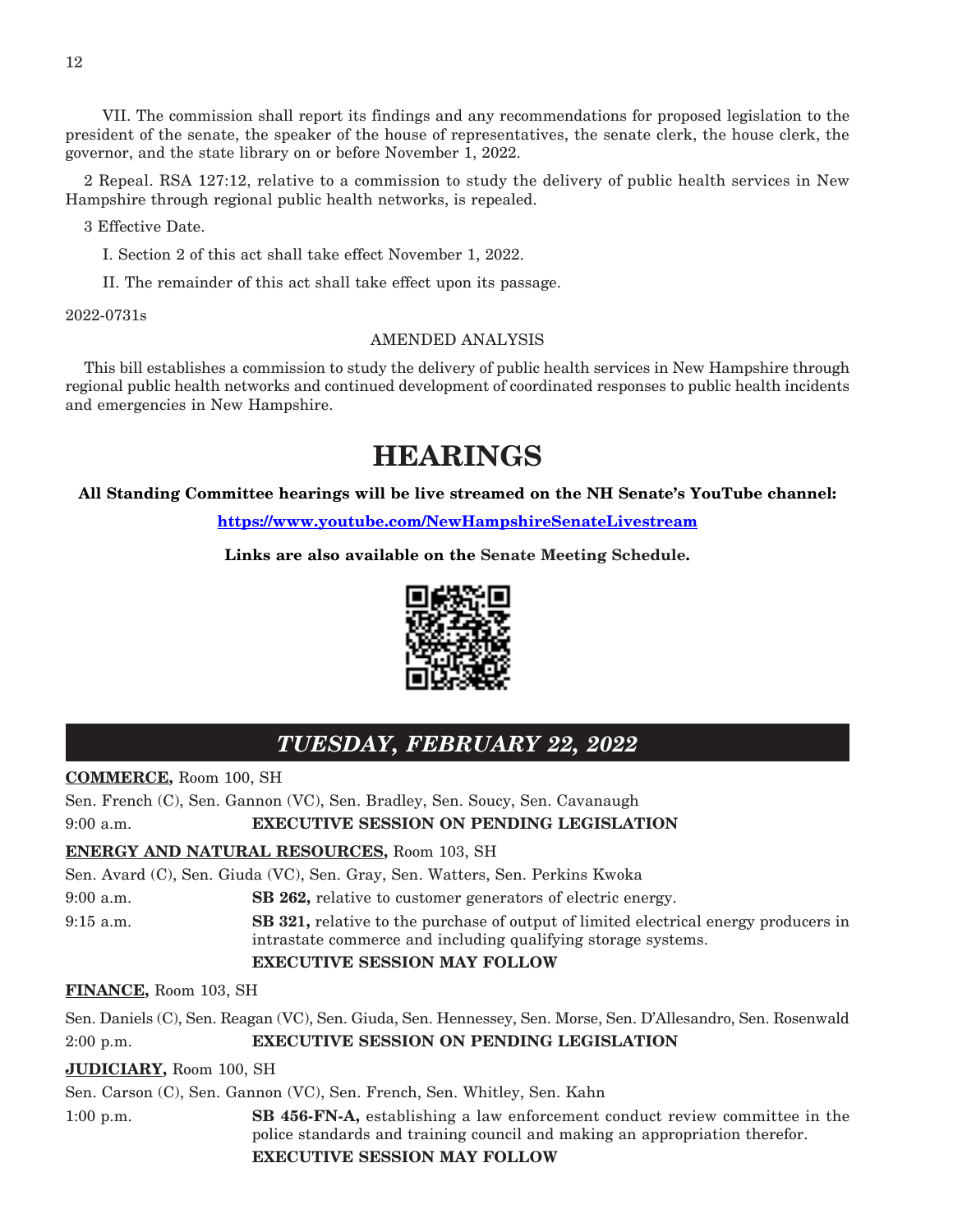### **TRANSPORTATION,** Room 101, LOB

|             | Sen. Birdsell (C), Sen. Watters (VC), Sen. Ricciardi, Sen. Ward, Sen. Sherman    |
|-------------|----------------------------------------------------------------------------------|
| $1:00$ p.m. | <b>HB 116, relative to personal delivery devices and mobile carriers.</b>        |
| $1:20$ p.m. | <b>HB 435-FN, relative to the suspension of drivers' licenses</b>                |
| 1:40 p.m.   | <b>HB</b> 571, repealing the prohibition against OHRV travel on Hoit Road Marsh. |
|             | <b>EXECUTIVE SESSION MAY FOLLOW</b>                                              |

### *WEDNESDAY, FEBRUARY 23, 2022*

### **EXECUTIVE DEPARTMENTS AND ADMINISTRATION,** Room 103, SH

Sen. Carson (C), Sen. Reagan (VC), Sen. Ricciardi, Sen. Cavanaugh, Sen. Prentiss

9:00 a.m. **SB 454,** establishing a committee to study the information collected by the division of vital records administration as part of the live birth worksheet.

### **EXECUTIVE SESSION MAY FOLLOW**

### **HEALTH AND HUMAN SERVICES,** Room 101, LOB

|             | Sen. Bradley (C), Sen. Gray (VC), Sen. Avard, Sen. Sherman, Sen. Whitley                                      |
|-------------|---------------------------------------------------------------------------------------------------------------|
| $9:00$ a.m. | SB 332, relative to the retention of long-term care workers and other front line<br>employees.                |
| $9:15$ a.m. | <b>SB 335, relative to collaborative pharmacy practice agreements.</b><br><b>EXECUTIVE SESSION MAY FOLLOW</b> |

### **WAYS AND MEANS,** Room 100, SH

Sen. Giuda (C), Sen. D'Allesandro (VC), Sen. Daniels, Sen. Hennessey, Sen. Rosenwald

10:00 a.m. **EXECUTIVE SESSION ON PENDING LEGISLATION**

### *THURSDAY, FEBRUARY 24, 2022*

### **RULES AND ENROLLED BILLS,** Room 100, SH

Sen. Bradley (C), Sen. Avard (VC), Sen. Daniels, Sen. Carson, Sen. Soucy, Sen. Rosenwald

1:00 p.m. Review Late Bill Submission

Note: The committee will meet at 1:00 p.m. or 15 minutes following the end of session, whichever is later.

### *FRIDAY, MARCH 4, 2022*

### **FINANCE,** Rooms 210-211, LOB

Sen. Daniels (C), Sen. Reagan (VC), Sen. Giuda, Sen. Hennessey, Sen. Morse, Sen. D'Allesandro, Sen. Rosenwald **WAYS AND MEANS,** Sen. Giuda (C), Sen. D'Allesandro (VC), Sen. Daniels, Sen. Hennessey, Sen. Rosenwald

### **JOINT ECONOMIC BRIEFING WITH HOUSE FINANCE COMMITTEE AND HOUSE AND SENATE WAYS AND MEANS COMMITTEES**

9:00 a.m. Joint Economic Briefing - Committees will hear from various experts on conditions impacting the state and national economies.

### *MONDAY, MARCH 7, 2022*

### **ELECTION LAW AND MUNICIPAL AFFAIRS,** Room 100, SH

Sen. Gray (C), Sen. Birdsell (VC), Sen. Ward, Sen. Soucy, Sen. Perkins Kwoka

- 1:00 p.m. **HB 87,** relative to the definition of electioneering.
- 1:15 p.m. **HB 144,** relative to absentee ballot request forms.
- 1:30 p.m. **HB 514,** relative to ballot column rotation.

**EXECUTIVE SESSION MAY FOLLOW**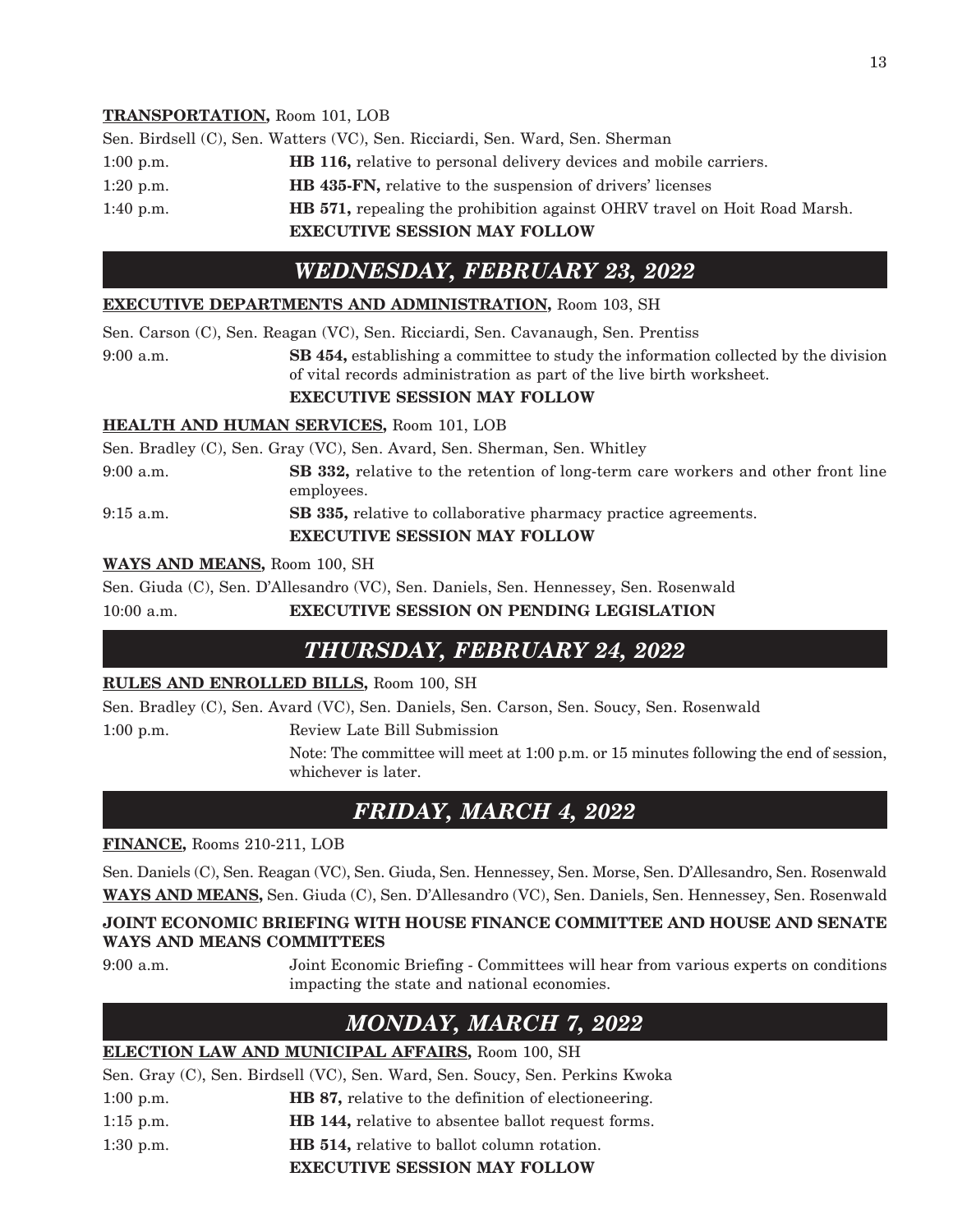## **MEETINGS**

### *FRIDAY, FEBRUARY 18, 2022*

**ADMINISTRATIVE RULES** (RSA 541-A:2)

9:00 a.m. Rooms 306-308, LOB Regular Meeting

**COMMISSION TO STUDY THE INCIDENCE OF POST-TRAUMATIC STRESS DISORDER IN FIRST RESPONDERS AND WHETHER SUCH DISORDER SHOULD BE COVERED UNDER WORKERS' COMPENSATION** (RSA 281-A:17-d )

| $10:00$ a.m.                   | NH Fire Academy<br>Classroom 2<br>98 Smokey Bear Blvd<br>Concord, NH 03301     | <b>Regular Meeting</b> |  |
|--------------------------------|--------------------------------------------------------------------------------|------------------------|--|
| FISCAL COMMITTEE (RSA 14:30-a) |                                                                                |                        |  |
| 10:00 a.m.                     | Rooms 210-211, LOB                                                             | <b>Regular Meeting</b> |  |
|                                | The You Tube link to view the meeting livestream is;                           |                        |  |
|                                | https://youtu.be/yOHrWqLnXPA                                                   |                        |  |
|                                | NEW HAMPSHIRE RARE DISEASE ADVISORY COUNCIL (RSA 126-A:79)                     |                        |  |
| $3:00$ p.m.                    | DHHS Public Health Training Room<br>3rd Floor<br>29 Hazen Drive<br>Concord, NH | <b>Regular Meeting</b> |  |
|                                | Join Zoom Meeting                                                              |                        |  |
|                                | https://nh-dhhs.zoom.us/j/9833055343?pwd=TWNLYTh3SDBIUW9IaXBaNDRjQ3<br>Yzdz09  |                        |  |
|                                | Meeting ID: 983 305 5343                                                       |                        |  |
|                                | Passcode: 780875                                                               |                        |  |
|                                | One tap mobile                                                                 |                        |  |
|                                | +16465588656,,9833055343#,,,,*780875# US (New York)                            |                        |  |
|                                | +13017158592,,9833055343#,,,,*780875# US (Washington DC)                       |                        |  |
|                                | Dial by your location                                                          |                        |  |
|                                | $+16465588656$ US (New York)                                                   |                        |  |
|                                | $+1$ 301 $715$ 8592 US (Washington DC)                                         |                        |  |
|                                | +1 312 626 6799 US (Chicago)                                                   |                        |  |
|                                | +1 669 900 9128 US (San Jose)                                                  |                        |  |
|                                | +1 253 215 8782 US (Tacoma)                                                    |                        |  |
|                                | +1 346 248 7799 US (Houston)                                                   |                        |  |
|                                | Meeting ID: 983 305 5343                                                       |                        |  |
|                                | Passcode: 780875                                                               |                        |  |
|                                | Find your local number: https://nh-dhhs.zoom.us/u/aby0SJRhjp                   |                        |  |
|                                | TUESDAY, FEBRUARY 22, 2022                                                     |                        |  |

### **WELLNESS AND PRIMARY PREVENTION COUNCIL** (RSA 126-M:3)

9:00 a.m. New Futures Office Building Regular Meeting 100 N. Main Street, Suite 400 Concord, NH [https://zoom.us/j/97979769257](https://urldefense.com/v3/__https:/zoom.us/j/97979769257__;!!Oai6dtTQULp8Sw!BVC9t65oW5Fs2BqQHCrzQFZCuwCmECGq8-Q-Cl1I-_XOieCwIa3_tejxp-hnU6nRdcNgmA$)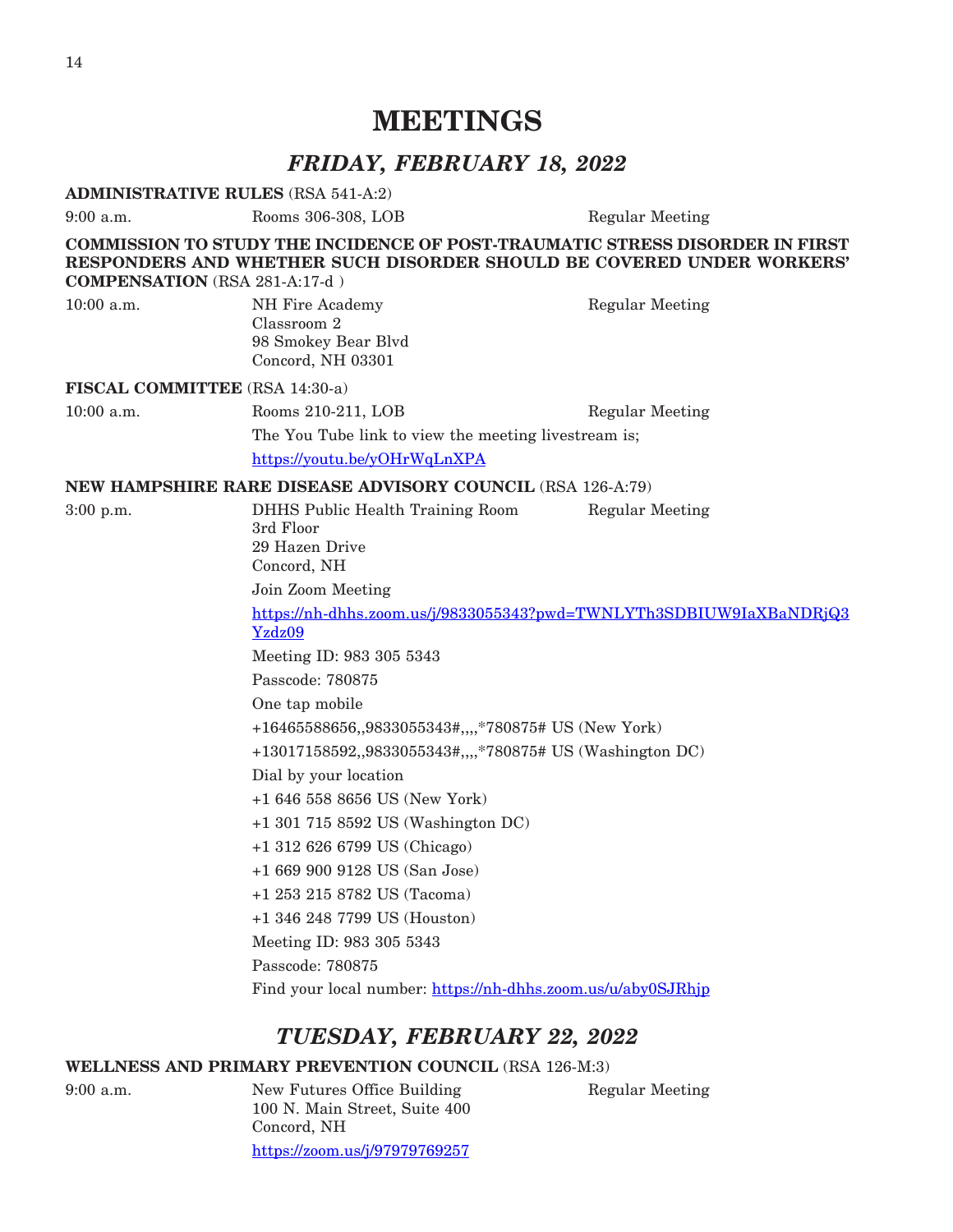### *WEDNESDAY, FEBRUARY 23, 2022*

### **NEW HAMPSHIRE COUNCIL ON SUICIDE PREVENTION** (RSA 126-R:2)

10:00 a.m. Room 310 Data Committee - Subcommittee 29 Hazen Drive Meeting Concord, NH

#### **JOINT LEGISLATIVE PERFORMANCE AUDIT AND OVERSIGHT COMMITTEE** (RSA 17-N:1)

12:00 p.m. Rooms 210-211, LOB Regular Meeting

### *THURSDAY, FEBRUARY 24, 2022*

#### **COMMISSION ON THE INTERDISCIPLINARY PRIMARY CARE WORKFORCE** (RSA 126-T)

2:00 p.m. Division of Public Health Services Regular Meeting Rooms 110-111 29 Hazen Drive Concord, NH

Join Zoom Meeting:

[https://nh-dhhs.zoom.us/j/95566654353?pwd=WEdGVWJKNWMwMmtvckkxVXRZ](https://nh-dhhs.zoom.us/j/95566654353?pwd=WEdGVWJKNWMwMmtvckkxVXRZRG82QT09) [RG82QT09](https://nh-dhhs.zoom.us/j/95566654353?pwd=WEdGVWJKNWMwMmtvckkxVXRZRG82QT09)

Meeting ID: 955 6665 4353

Passcode: 961979

Find your local number: <https://nh-dhhs.zoom.us/u/abi7Sm0mK2>

The following email address will be monitored throughout the meeting, should participants have technical difficulties: [Alisa.Druzba@dhhs.nh.gov](mailto:Alisa.Druzba@dhhs.nh.gov)

### *FRIDAY, FEBRUARY 25, 2022*

### **OVERSIGHT COMMISSION ON CHILDREN'S SERVICES** (RSA 21-V:10) 8:00 a.m. Room 103, SH Regular Meeting **JOINT COMMITTEE ON TAX EXPENDITURE REVIEW** (RSA 71-C:3) 9:00 a.m. Room 100, SH Regular Meeting **GOVERNOR'S COMMISSION ON ALCOHOL AND DRUG ABUSE PREVENTION, TREATMENT, AND RECOVERY** (RSA 12-J:1) 9:30 a.m. DHHS Fox Chapel Main Building Regular Meeting 105 Pleasant Street Concord, NH **MOUNT WASHINGTON COMMISSION** (RSA 227-B:3) 9:30 a.m. Mt. Washington Cog Railway Regular Meeting Maintenance Shop 3168 Base Station Rd. Mount Washington, NH 03589 **SOLID WASTE WORKING GROUP** (RSA 149:M:61) 9:30 a.m. NH DES Offices Regular Meeting Room 208C 29 Hazen Drive Concord, NH **HEALTH AND HUMAN SERVICES OVERSIGHT COMMITTEE** (RSA 126-A:13) 10:00 a.m. Rooms 210-211, LOB Regular Meeting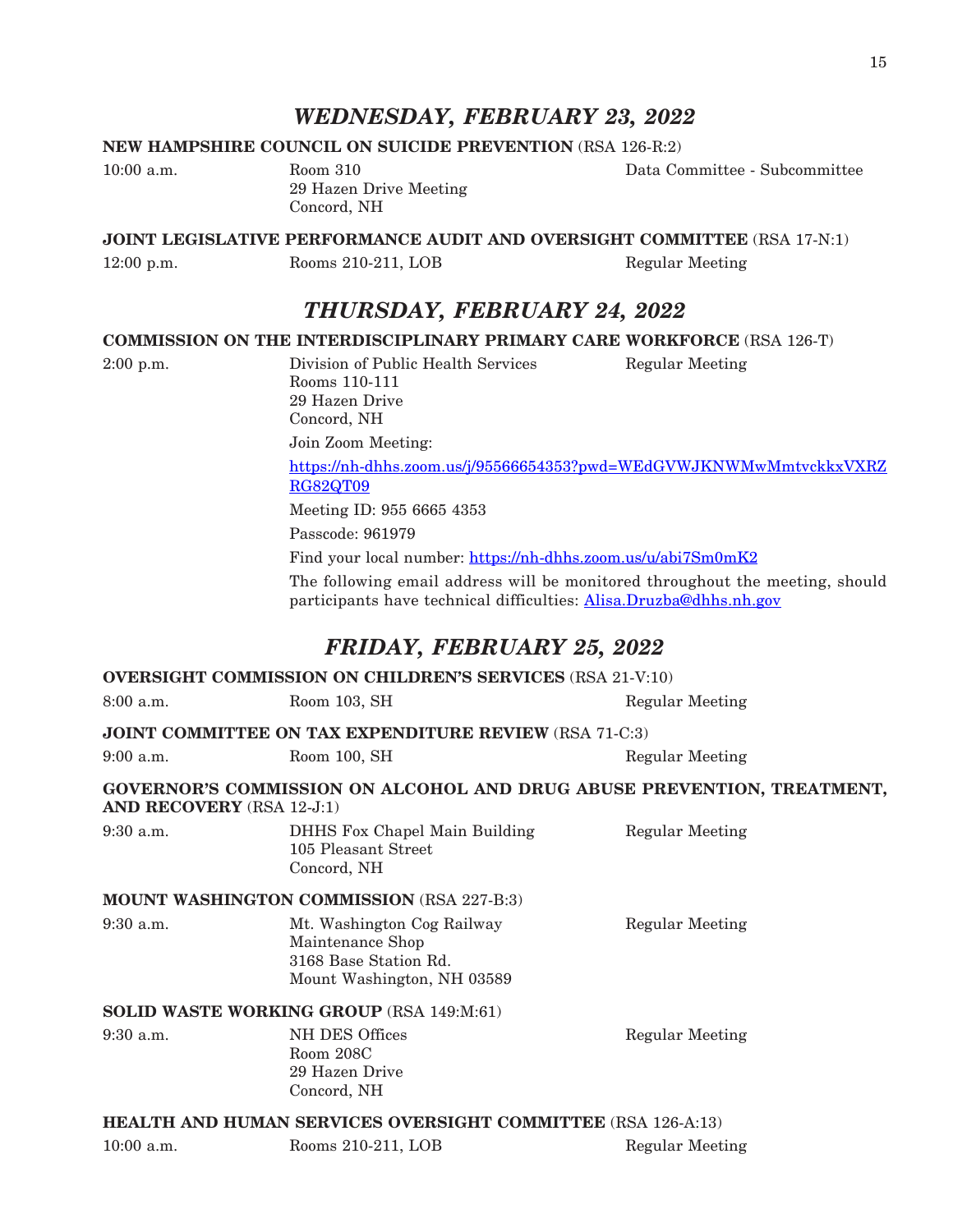### **COMMITTEE TO STUDY THE REGULATORY STRUCTURE OF CHARITABLE GAMING** (SB 100,

Chapter 221:1, Laws of 2021)

10:30 a.m. Room 100, SH Regular Meeting

### **NEW HAMPSHIRE PRESCRIPTION DRUG AFFORDABILITY BOARD** (RSA 126-BB:2)

1:00 p.m. NH DHHS, Brown Building Auditorium Regular Meeting 129 Pleasant Street Concord, NH 03301 Please see the Board website for additional information regarding this meeting: <https://www.dhhs.nh.gov/ombp/medicaid/nhpdab/index.htm>

### *MONDAY, FEBRUARY 28, 2022*

#### **NEW HAMPSHIRE COUNCIL ON SUICIDE PREVENTION** (RSA 126-R:2)

10:00 a.m. Philbrook Adult Transitional Housing Regular Meeting Room B119 121 S. Fruit Street Concord, NH

### **COMMITTEE TO STUDY EXOTIC AQUATIC WEEDS AND EXOTIC AQUATIC SPECIES OF WILD-LIFE IN THE STATE OF NEW HAMPSHIRE** (RSA 487:30)

11:00 a.m. Room 201, SH Annex Regular Meeting

### **NEW HAMPSHIRE COUNCIL ON SUICIDE PREVENTION** (RSA 126-R:2)

12:30 p.m. Fred Brown Building Regular Meeting Room 288 129 Pleasant Street Concord, NH

### **THE DIVISION FOR CHILDREN, YOUTH AND FAMILIES ADVISORY BOARD** (RSA 170-G:6-a)

2:00 p.m. Dolloff Building Regular Meeting 117 Pleasant St. Concord, NH

### *TUESDAY, MARCH 1, 2022*

### **STATE VETERANS ADVISORY COMMITTEE** (RSA 115-A:2)

5:00 p.m. Edward Cross Training Center Facility Regular Meeting 722 Riverwood Drive Pembroke, NH 03275

Zoom information can be provided by contacting Paul Lloyd at [nhsvac.chair@gmail.com](mailto:nhsvac.chair@gmail.com)

### *WEDNESDAY, MARCH 2, 2022*

### **JOINT LEGISLATIVE HISTORICAL COMMITTEE** (RSA 17-I:1)

### **NEW HAMPSHIRE COUNCIL ON SUICIDE PREVENTION** (RSA 126-R:2)

2:00 p.m. NH National Guard State Military Reservation Regular Meeting 1 Minuteman Way Concord, NH

2:00 p.m. Room 100, SH Regular Meeting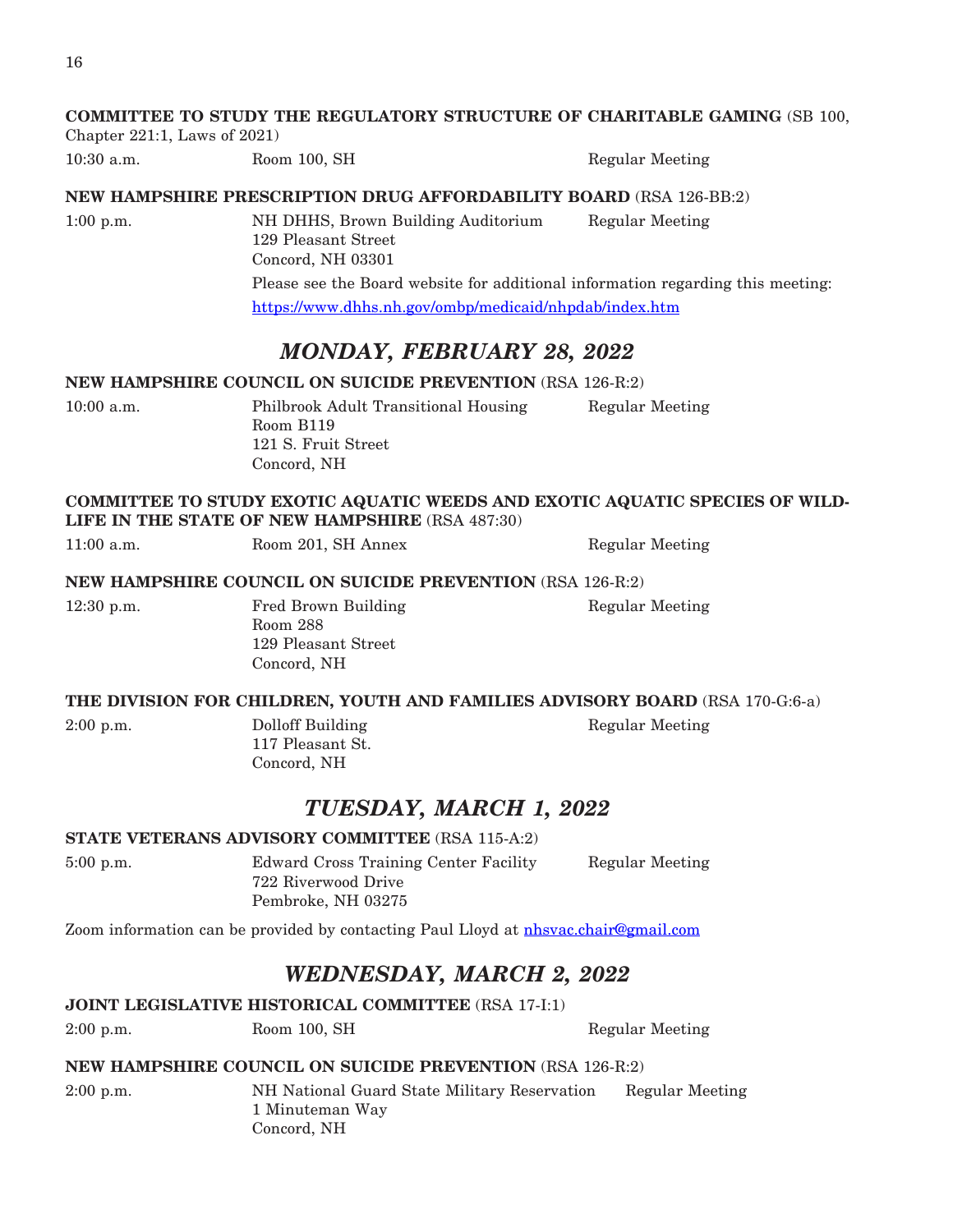### *MONDAY, MARCH 7, 2022*

### **NEW HAMPSHIRE OPIOID ABATEMENT ADVISORY COMMISSION** (RSA 126-A:85)

1:00 p.m. DHHS Brown Auditorium Regular Meeting 129 Pleasant Street Concord NH 03301 With Remote Option: Join Zoom Meeting [https://nh-dhhs.zoom.us/j/3031726939?pwd=ckNDcmNyM1VJdGtsWWlDd2hCWlJ](https://nh-dhhs.zoom.us/j/3031726939?pwd=ckNDcmNyM1VJdGtsWWlDd2hCWlJVUT09) [VUT09](https://nh-dhhs.zoom.us/j/3031726939?pwd=ckNDcmNyM1VJdGtsWWlDd2hCWlJVUT09) Meeting ID: 303 172 6939 Passcode: 810055 One tap mobile +16465588656,,3031726939#,,,,\*810055# US (New York) +13017158592,,3031726939#,,,,\*810055# US (Washington DC) Dial by your location +1 646 558 8656 US (New York) +1 301 715 8592 US (Washington DC) +1 312 626 6799 US (Chicago) +1 669 900 9128 US (San Jose) +1 253 215 8782 US (Tacoma) +1 346 248 7799 US (Houston) Meeting ID: 303 172 6939 Passcode: 810055 Find your local number: <https://nh-dhhs.zoom.us/u/acmdrAQw5S>

### **COMMISSION TO STUDY OFFSHORE WIND AND PORT DEVELOPMENT** (RSA 374-F:10)

4:00 p.m. Walker Building, Room 100 Regular Meeting 21 South Fruit Street Concord, NH

### *FRIDAY, MARCH 11, 2022*

#### **ASSESSING STANDARDS BOARD** (RSA 21-J:14-a)

9:30 a.m. Dept. of Revenue Administration Regular Meeting Training Room 109 Pleasant Street Concord, NH

### **COMMISSION ON THE ENVIRONMENTAL AND PUBLIC HEALTH IMPACTS OF PERFLUORI-NATED CHEMICALS** (RSA 126-A:79-a)

10:00 a.m. Regular Meeting

This meeting will take place by remote conference. To listen in please follow the instructions below:

Please register for HB 737 Commission Meeting on March 11, 2022 10:00 AM EST at: <https://attendee.gotowebinar.com/register/405406850851758605>

After registering, you will receive a confirmation email containing information about joining the webinar.

The following email address will be monitored throughout the meeting by someone who can assist with and alert the committee to any technical issues: [Amy.E.Rousseau@](mailto:Amy.E.Rousseau@DES.NH.gov) [DES.NH.gov](mailto:Amy.E.Rousseau@DES.NH.gov). You may also call Amy Rousseau at 603-271-8801.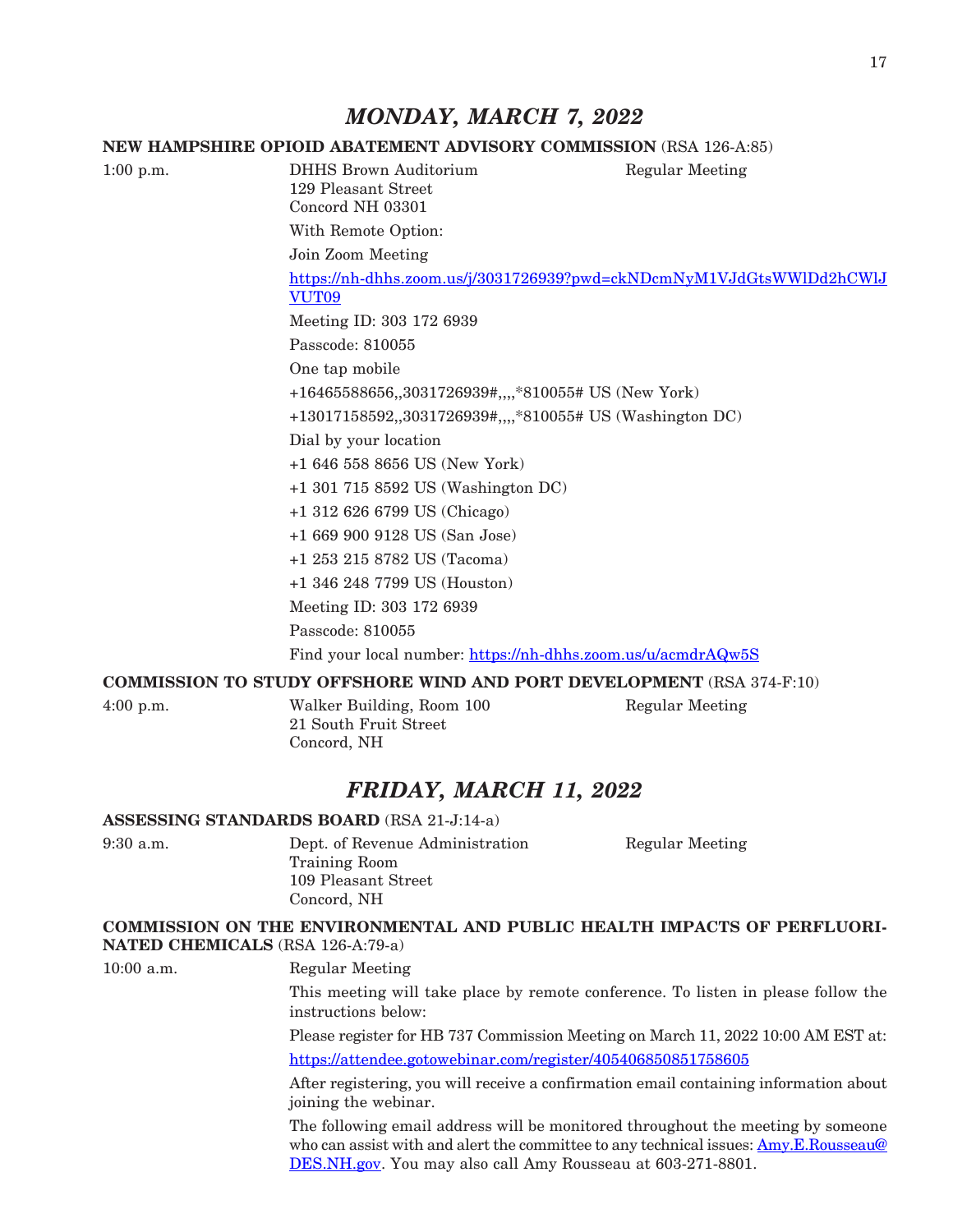#### **LONG-TERM SEACOAST COMMISSION ON DRINKING WATER** (RSA 485-F:6)

2:00 p.m. Subcommittee Work Session Meeting This work session will be conducted via WEBEX and can be accessed using the information below: Join from the meeting link: <https://nhgov.webex.com/nhgov/j.php?MTID=ma58cb5ba6083df593f2724780e2604ca> Join by meeting number Meeting number (access code): 2311 858 4451 Meeting password: water Join by phone +1-415-655-0001 US Toll

### *MONDAY, MARCH 14, 2022*

**COMMITTEE TO STUDY RAIL TRAIL MANAGEMENT PRACTICES** (HB 311, Chapter 94:2, Laws of 2021)

| $9:00$ a.m. |  |  |
|-------------|--|--|
|             |  |  |
|             |  |  |

29 Hazen Drive Concord, NH

NH DES Regular Meeting

**NH COLLEGE TUITION SAVINGS PLAN ADVISORY COMMISSION** (RSA 195-H:2)

5 Chenell Drive, Suite 301 Concord, NH 03301

10:00 a.m. University System of NH Regular Meeting

**EDUCATION FREEDOM SAVINGS ACCOUNT OVERSIGHT COMMITTEE** (RSA 194-F:12)

1:00 p.m. Room 103, SH Regular Meeting

**NH BRAIN AND SPINAL CORD INJURY ADVISORY COUNCIL** (RSA 137-K:2)

2:00 p.m. Regular Meeting

Join Zoom Meeting

[https://us02web.zoom.us/j/84327646605?pwd=R0lwOWFVK0w2U2FKYTVybXM1](https://us02web.zoom.us/j/84327646605?pwd=R0lwOWFVK0w2U2FKYTVybXM1MjNhdz09) [MjNhdz09](https://us02web.zoom.us/j/84327646605?pwd=R0lwOWFVK0w2U2FKYTVybXM1MjNhdz09) Meeting ID: 843 2764 6605 Passcode: 731679 One tap mobile +13017158592,,84327646605#,,,,\*731679# US (Washington DC) +13126266799,,84327646605#,,,,\*731679# US (Chicago) Dial by your location +1 301 715 8592 US (Washington DC) +1 312 626 6799 US (Chicago) +1 929 205 6099 US (New York) +1 253 215 8782 US (Tacoma) +1 346 248 7799 US (Houston) +1 669 900 6833 US (San Jose) Meeting ID: 843 2764 6605 Passcode: 731679

Find your local number: <https://us02web.zoom.us/u/k0nDD3qdp>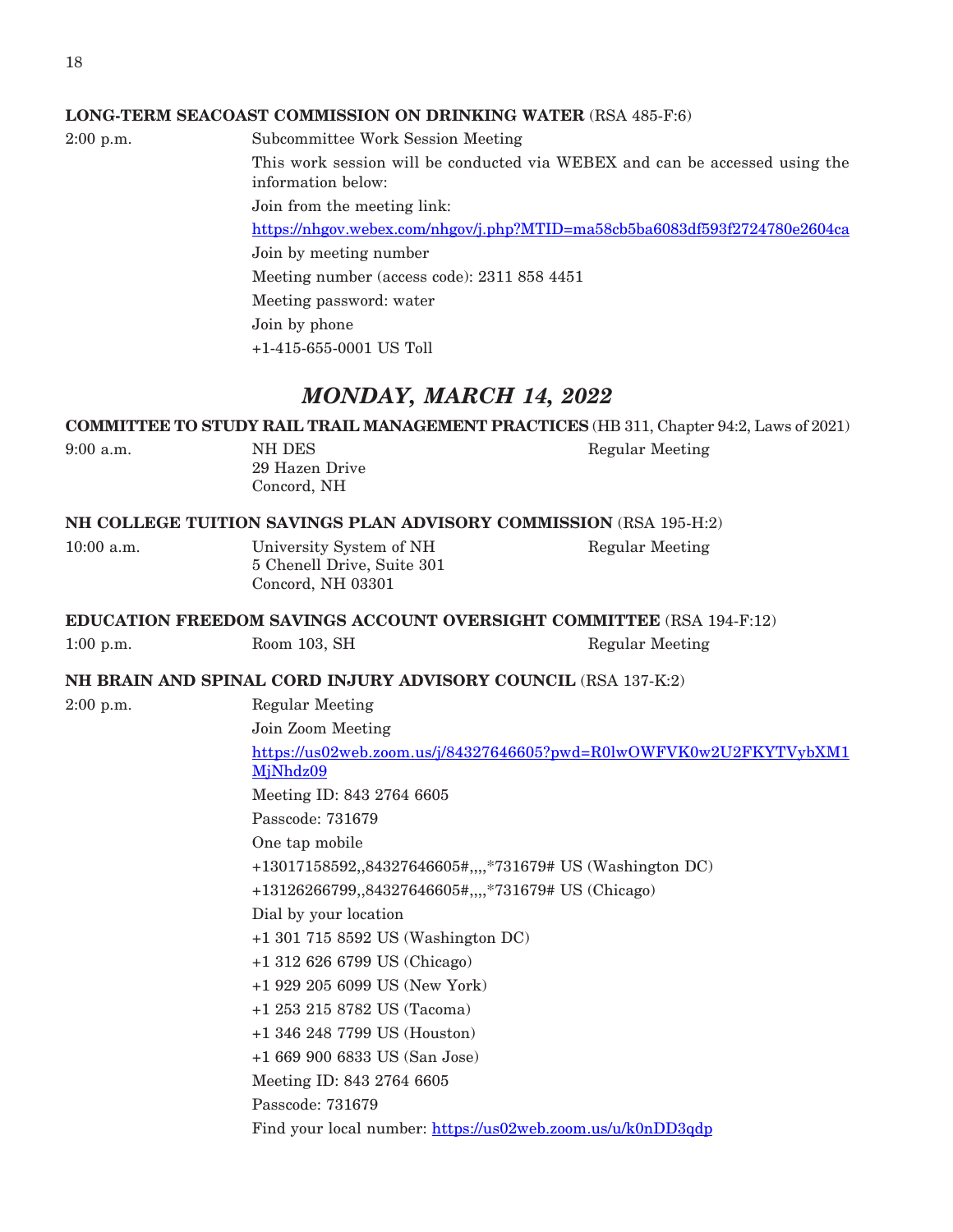### *FRIDAY, MARCH 18, 2022*

### **COMMISSION TO STUDY GRANDFAMILIES IN NEW HAMPSHIRE** (RSA 170-G:17-b) 1:00 p.m. Room 100, SH Regular Meeting **NEW HAMPSHIRE RARE DISEASE ADVISORY COUNCIL** (RSA 126-A:79) 3:00 p.m. DHHS Public Health Training Room Regular Meeting 3rd Floor 29 Hazen Drive Concord, NH Join Zoom Meeting [https://nh-dhhs.zoom.us/j/9833055343?pwd=TWNLYTh3SDBIUW9IaXBaNDRjQ3](https://nh-dhhs.zoom.us/j/9833055343?pwd=TWNLYTh3SDBIUW9IaXBaNDRjQ3Yzdz09) [Yzdz09](https://nh-dhhs.zoom.us/j/9833055343?pwd=TWNLYTh3SDBIUW9IaXBaNDRjQ3Yzdz09) Meeting ID: 983 305 5343 Passcode: 780875 One tap mobile +16465588656,,9833055343#,,,,\*780875# US (New York) +13017158592,,9833055343#,,,,\*780875# US (Washington DC) Dial by your location +1 646 558 8656 US (New York) +1 301 715 8592 US (Washington DC) +1 312 626 6799 US (Chicago) +1 669 900 9128 US (San Jose) +1 253 215 8782 US (Tacoma) +1 346 248 7799 US (Houston) Meeting ID: 983 305 5343 Passcode: 780875 Find your local number: <https://nh-dhhs.zoom.us/u/aby0SJRhjp>

### *MONDAY, MARCH 21, 2022*

**COMMISSION ON HOLOCAUST AND GENOCIDE EDUCATION** (RSA 193-E:2-f)

4:00 p.m. Room 103, SH Regular Meeting

### *MONDAY, MARCH 28, 2022*

### **LONG RANGE CAPITAL PLANNING AND UTILIZATION COMMITTEE** (RSA 17-M:1)

9:30 a.m. Rooms 201-203, LOB Regular Meeting The You Tube link to view the meeting livestream is; <https://youtu.be/5Az4iNBhH08>

### **CAPITAL BUDGET OVERVIEW COMMITTEE** (RSA 17-J:2)

10:15 a.m. Rooms 201-203, LOB Regular Meeting The You Tube link to view the meeting livestream is; [https://youtu.be/Z9B\\_wjrnUYE](https://youtu.be/Z9B_wjrnUYE)

### **COMMISSION TO STUDY TELEHEALTH SERVICES** (RSA 329:1-f)

1:00 p.m. Room 103, SH Regular Meeting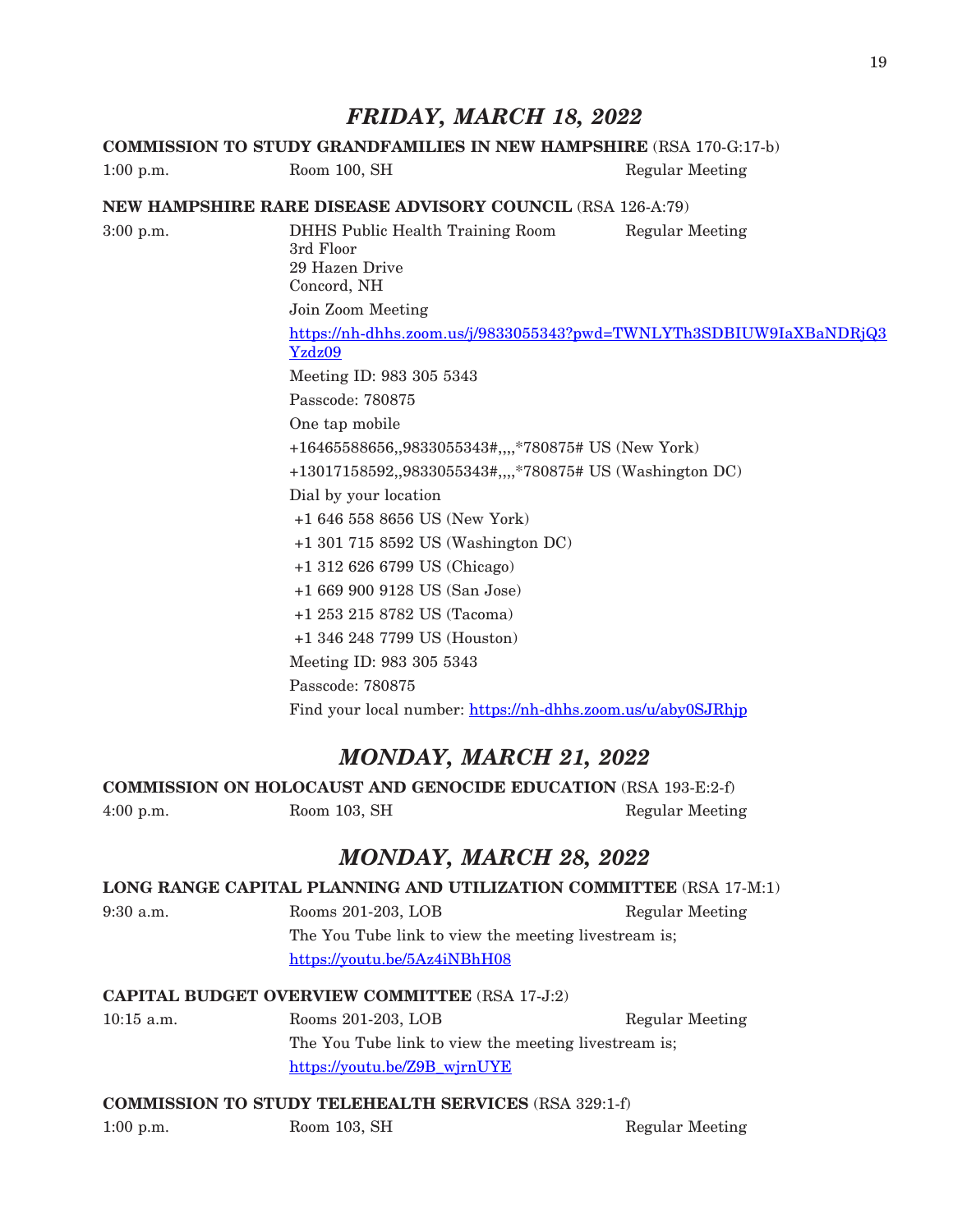### *TUESDAY, APRIL 5, 2022*

### **STATE VETERANS ADVISORY COMMITTEE** (RSA 115-A:2)

5:00 p.m. Edward Cross Training Center Facility Regular Meeting 722 Riverwood Drive Pembroke, NH 03275

Zoom information can be provided by contacting Paul Lloyd at [nhsvac.chair@gmail.com](mailto:nhsvac.chair@gmail.com)

### *FRIDAY, APRIL 22, 2022*

#### **SOLID WASTE WORKING GROUP** (RSA 149:M:61)

Room 208C 29 Hazen Drive Concord, NH

9:30 a.m. NH DES Offices Regular Meeting

https://register.gotowebinar.com/register/944991081080221199

\*\*\*\*\*\*\*\*

## **HOUSE BILLS AMENDED BY THE SENATE**

**HOUSE BILLS: 50, 55, 95, 233, 292, 293, 307, 347, 381, 440, 503, 549**

\*\*\*\*\*\*\*\*

**FISCAL NOTE ADDITIONS AND UPDATES HAVE BEEN AMENDED TO THE BILLS ON THE WEBSITE AND ARE AVAILABLE IN THE SENATE CLERK'S OFFICE FOR THE FOLLOWING 2021 – 2022 BILLS:**

**SENATE BILLS: 17, 69, 92, 144, 151, 153, 160, 161, 227, 233, 258, 267, 286, 293, 299, 306, 319, 346, 363, 407, 412, 414, 416, 417, 419, 420, 423, 427, 429, 430, 431, 440, 453, 458**

**HOUSE BILLS: 95, 233, 347, 381**

\*\*\*\*\*\*\*\*

## **NOTICES**

### **FRIDAY, FEBRUARY 25, 2022**

Please join us for our Annual Virtual Introduction to the NHCDD on February 25, 2022, at 4:30 p.m. until 5:00 p.m.

Register at:<https://us02web.zoom.us/meeting/register/tZYoc-2hpjosGN3vcZ7uZxnfSr-deFFdT9or>

The NHCDD Policy Committee would like to invite you to learn about and discuss the DD Council's legislative priorities and the work they do in supporting individuals with intellectual/developmental disabilities to exercise self-determination and be fully included in civic and community life. They would like to hear any questions, concerns, and ideas on how inclusive policy can benefit all of New Hampshire's citizens.

Senator Rebecca Whitley

\*\*\*\*\*\*\*\*